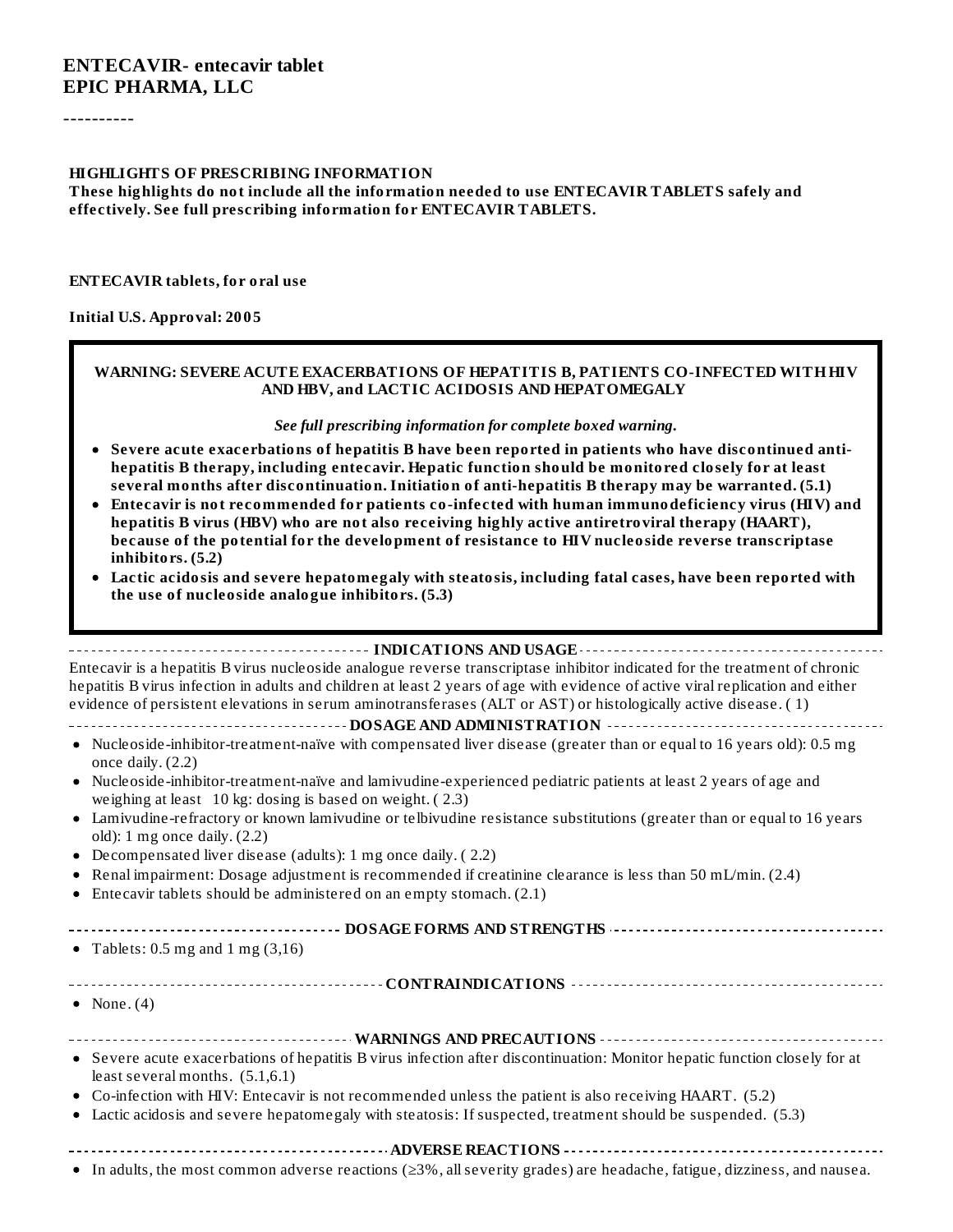The adverse reactions observed in pediatric patients were consistent with those observed in adults. (6.1)

#### **To report SUSPECTED ADVERSE REACTIONS, contact Epic Pharma, LLC at 1-888-473-2791 or FDA at 1-800- FDA-1088 or** *www.fda.gov/medwatch*

- **USE IN SPECIFIC POPULATIONS**
- Liver transplant recipients: Limited data on safety and efficacy are available. ( 8.8)

**See 17 for PATIENT COUNSELING INFORMATION and FDA-approved patient labeling.**

**Revised: 6/2020**

#### **FULL PRESCRIBING INFORMATION: CONTENTS\***

#### **WARNING: SEVERE ACUTE EXACERBATIONS OF HEPATITIS B, PATIENTS CO-INFECTED WITH HIV AND HBV, AND LACTIC ACIDOSIS AND HEPATOMEGALY 1 INDICATIONS AND USAGE**

#### **2 DOSAGE AND ADMINISTRATION**

- 2.1 Timing of Administration
- 2.2 Recommended Dosage in Adults
- 2.3 Recommended Dosage in Pediatric Patients
- 2.4 Renal Impairment
- 2.5 Hepatic Impairment
- 2.6 Duration of Therapy

#### **3 DOSAGE FORMS AND STRENGTHS**

**4 CONTRAINDICATIONS**

#### **5 WARNINGS AND PRECAUTIONS**

- 5.1 Severe Acute Exacerbations of Hepatitis B
- 5.2 Patients Co-infected with HIV and HBV
- 5.3 Lactic Acidosis and Severe Hepatomegaly with Steatosis

#### **6 ADVERSE REACTIONS**

- 6.1 Clinical Trial Experience
- 6.2 Postmarketing Experience

#### **7 DRUG INTERACTIONS**

#### **8 USE IN SPECIFIC POPULATIONS**

- 8.1 Pregnancy
- 8.2 Lactation
- 8.4 Pediatric Use
- 8.5 Geriatric Use
- 8.6 Racial/Ethnic Groups
- 8.7 Renal Impairment

8.8 Liver Transplant Recipients

#### **10 OVERDOSAGE**

#### **11 DESCRIPTION**

#### **12 CLINICAL PHARMACOLOGY**

- 12.1 Mechanism of Action
- 12.3 Pharmacokinetics
- 12.4 Microbiology

#### **13 NONCLINICAL TOXICOLOGY**

13.1 Carcinogenesis, Mutagenesis, Impairment of Fertility

#### **14 CLINICAL STUDIES**

14.1 Outcomes in Adults

14.2 Outcomes in Pediatric Subjects

#### **16 HOW SUPPLIED/STORAGE AND HANDLING**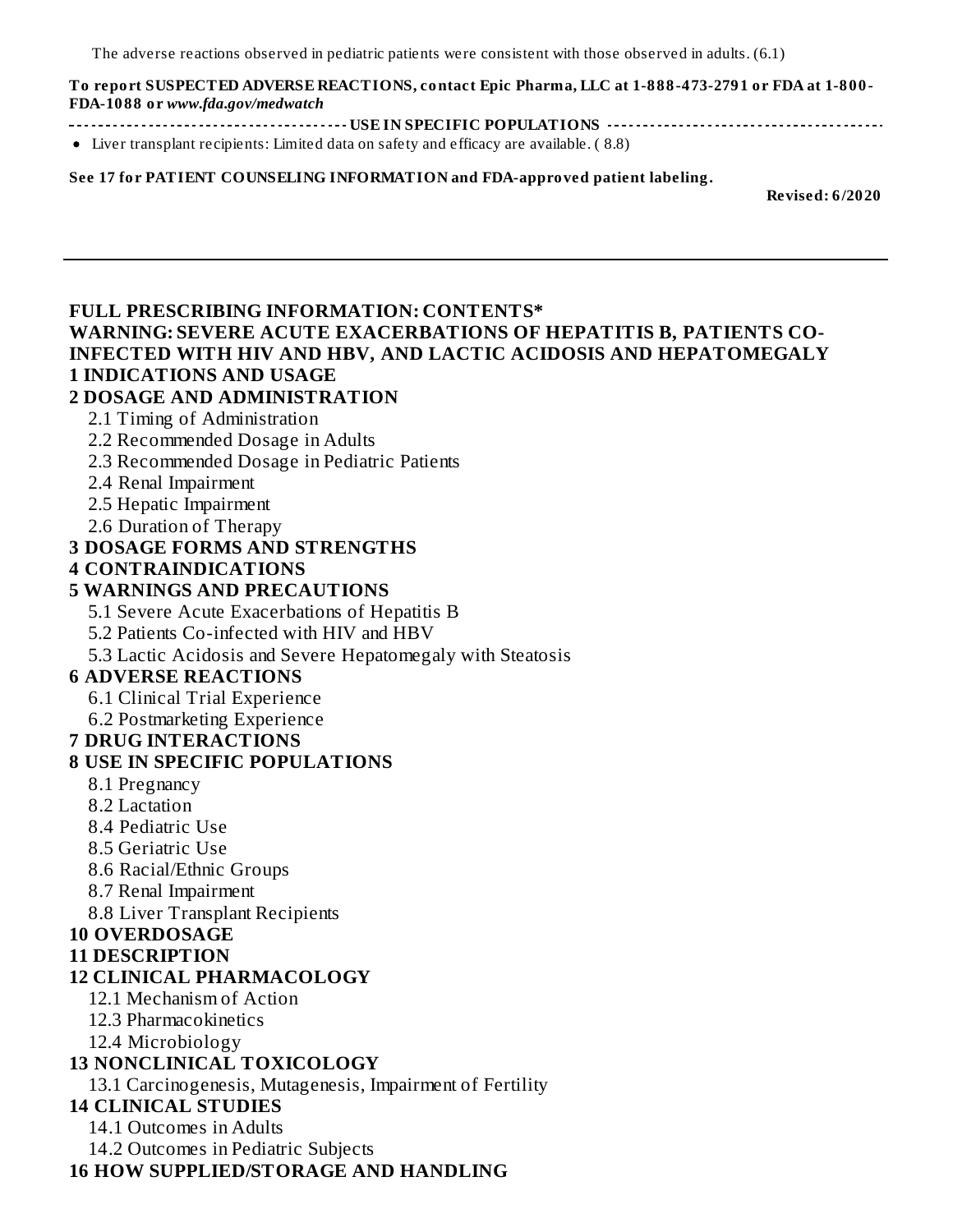#### **17 PATIENT COUNSELING INFORMATION**

Sections or subsections omitted from the full prescribing information are not listed.

#### **FULL PRESCRIBING INFORMATION**

\*

#### **WARNING: SEVERE ACUTE EXACERBATIONS OF HEPATITIS B, PATIENTS CO-INFECTED WITH HIV AND HBV, AND LACTIC ACIDOSIS AND HEPATOMEGALY**

**Severe acute exacerbations of hepatitis B have been reported in patients who have dis continued anti-hepatitis B therapy, including entecavir. Hepatic function should be monitored clos ely with both clinical and laboratory follow-up for at least s everal months in patients who dis continue anti-hepatitis B therapy. If appropriate, initiation of anti-hepatitis B therapy may be warranted** *[see Warnings and Precautions (5.1)]* **.**

**Limited clinical experience suggests there is a potential for the development of resistance to HIV (human immunodeficiency virus) nucleoside revers e trans criptas e inhibitors if entecavir is us ed to treat chronic hepatitis B virus (HBV) infection in patients with HIV infection that is not being treated. Therapy with entecavir is not recommended for HIV/HBV co-infected patients who are not also receiving highly active antiretroviral therapy (HAART)** *[see Warnings and Precautions (5.2)]* **.**

**Lactic acidosis and s evere hepatomegaly with steatosis, including fatal cas es, have been reported with the us e of nucleoside analogue inhibitors alone or in combination with antiretrovirals** *[see Warnings and Precautions (5.3)]***.**

#### **1 INDICATIONS AND USAGE**

Entecavir tablets are indicated for the treatment of chronic hepatitis B virus infection in adults and pediatric patients 2 years of age and older with evidence of active viral replication and either evidence of persistent elevations in serum aminotransferases (ALT or AST) or histologically active disease.

#### **2 DOSAGE AND ADMINISTRATION**

#### **2.1 Timing of Administration**

Entecavir tablets should be administered on an empty stomach (at least 2 hours after a meal and 2 hours before the next meal).

#### **2.2 Recommended Dosage in Adults**

#### Compensated Liver Disease

The recommended dose of entecavir tablets for chronic hepatitis B virus infection in nucleosideinhibitor-treatment-naïve adults and adolescents 16 years of age and older is 0.5 mg once daily.

The recommended dose of entecavir tablets in adults and adolescents (at least 16 years of age) with a history of hepatitis B viremia while receiving lamivudine or known lamivudine or telbivudine resistance substitutions rtM204I/V with or without rtL180M, rtL80I/V, or rtV173L is 1 mg once daily.

#### Decompensated Liver Disease

The recommended dose of entecavir tablets for chronic hepatitis B virus infection in adults with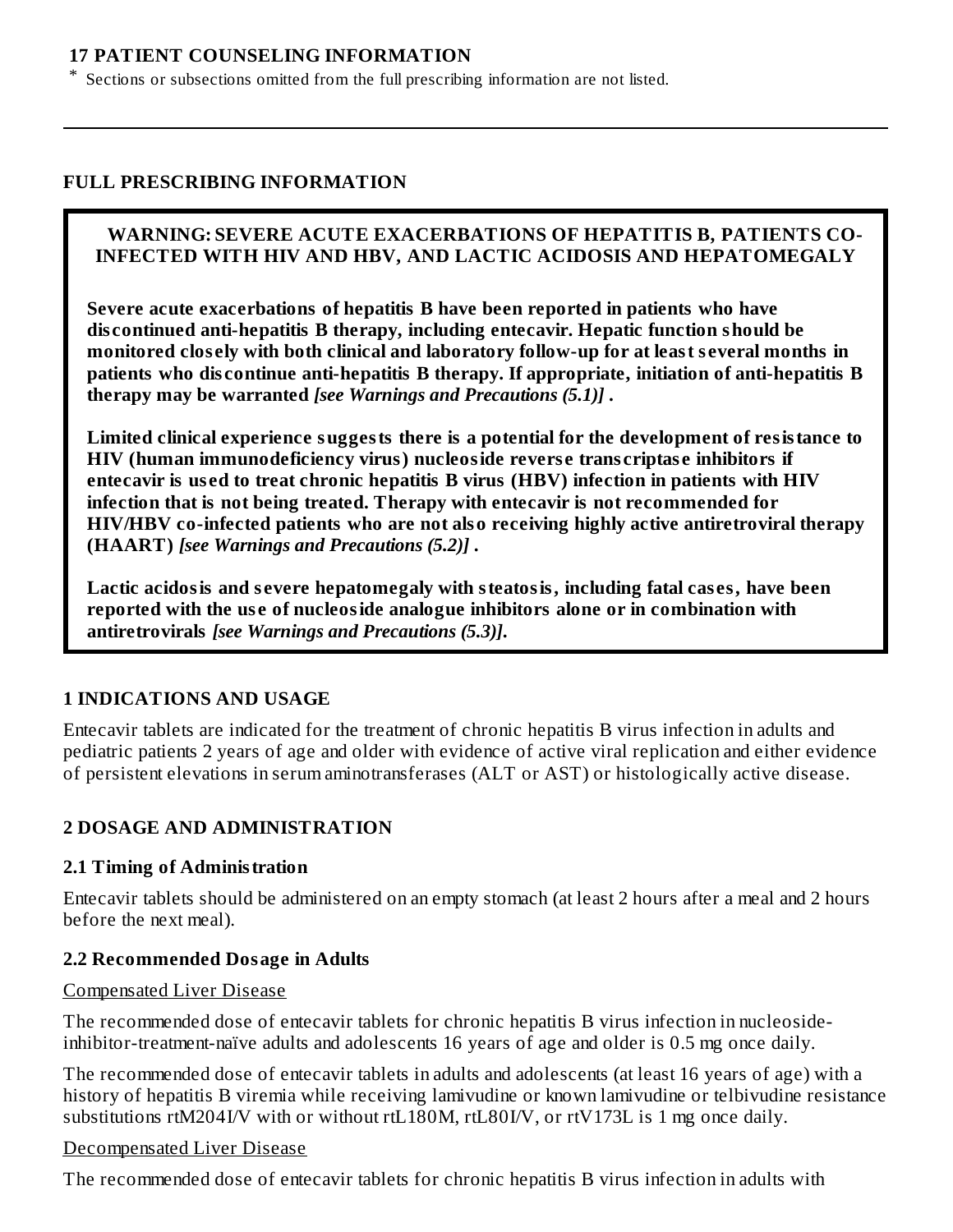The recommended dose of enterprise  $\mathcal{C}$  of enterprise  $\mathcal{C}$  virus in adults with  $\mathcal{C}$  virus in adults with  $\mathcal{C}$ decompensated liver disease is 1 mg once daily.

### **2.3 Recommended Dosage in Pediatric Patients**

Table 1 describes the recommended dose of entecavir tablets for pediatric patients 2 years of age or older and weighing at least 10 kg. The oral solution should be used for patients with body weight up to 30 kg.

| <b>Table 1: Dosing Schedule for Pediatric Patients</b>                                                            |                                                          |                        |  |  |  |  |
|-------------------------------------------------------------------------------------------------------------------|----------------------------------------------------------|------------------------|--|--|--|--|
|                                                                                                                   | <b>Recommended Once-Daily Dose of Oral Solution (mL)</b> |                        |  |  |  |  |
| <b>Body Weight (kg)</b>                                                                                           | <b>Treatment-Naïve</b>                                   | Lamivudine-Experienced |  |  |  |  |
|                                                                                                                   | Patients <sup>a</sup>                                    | Patients <sup>b</sup>  |  |  |  |  |
| 10 to 11                                                                                                          |                                                          |                        |  |  |  |  |
| greater than 11 to 14                                                                                             |                                                          | 8                      |  |  |  |  |
| greater than 14 to 17                                                                                             | 5                                                        | 10                     |  |  |  |  |
| greater than 17 to 20                                                                                             | 6                                                        | 12                     |  |  |  |  |
| greater than 20 to 23                                                                                             | 7                                                        | 14                     |  |  |  |  |
| greater than 23 to 26                                                                                             | 8                                                        | 16                     |  |  |  |  |
| greater than 26 to 30                                                                                             | 9                                                        | 18                     |  |  |  |  |
| greater than 30                                                                                                   | 10                                                       | 20                     |  |  |  |  |
| <sup>a</sup> Children with body weight greater than 30 kg should receive 10 mL $(0.5$ mg) of oral solution or one |                                                          |                        |  |  |  |  |

weight greater than 30 kg should receive  $10$  mL (0.5 mg) of oral solution or 0.5 mg tablet once daily.

 $^{\rm b}$  Children with body weight greater than 30 kg should receive 20 mL (1 mg) of oral solution or one 1 mg tablet once daily.

### **2.4 Renal Impairment**

In adult subjects with renal impairment, the apparent oral clearance of entecavir decreased as creatinine clearance decreased[seeClinical Pharmacology (12.3)]. Dosage adjustment is recommended for patients with creatinine clearance less than 50 mL/min, including patients on hemodialysis or continuous ambulatory peritoneal dialysis (CAPD), as shown in Table 2. The once-daily dosing regimens are preferred.

| Table 2: Recommended Dosage of Entecavir Tablets in Adult Patients with Renal Impairment |                               |                                        |  |  |  |
|------------------------------------------------------------------------------------------|-------------------------------|----------------------------------------|--|--|--|
| Creatinine Clearance                                                                     |                               | Lamivudine-Refractory or Decompensated |  |  |  |
| (mL/min)                                                                                 | Usual Dose $(0.5 \text{ mg})$ | Liver Disease (1 mg)                   |  |  |  |
| 50 orgreater                                                                             | 0.5 mg once daily             | 1 mg once daily                        |  |  |  |
|                                                                                          | 0.25 mg once daily $a$        | 0.5 mg once daily                      |  |  |  |
| 30 to less than 50                                                                       | OR                            | OR                                     |  |  |  |
|                                                                                          | 0.5 mg every 48 hours         | 1 mg every 48 hours                    |  |  |  |
| 10 toless than 30                                                                        | 0.15 mg once daily $a$        | 0.3 mg once daily $a$                  |  |  |  |
|                                                                                          | OR.                           | <b>OR</b>                              |  |  |  |
|                                                                                          | 0.5 mg every 72 hours         | 1 mg every 72 hours                    |  |  |  |
| Less than 10                                                                             | $0.05$ mg once daily $a$      | 0.1 mg once daily $a$                  |  |  |  |
| Hemodialysis <sup>b</sup> or CAPD                                                        | <b>OR</b>                     | <b>OR</b>                              |  |  |  |
|                                                                                          | 0.5 mg every 7 days           | 1 mg every 7 days                      |  |  |  |

<sup>a</sup> For doses less than 0.5 mg, entecavir oral solution is recommended.

<sup>b</sup> If administered on a hemodialysis day, administer entecavir tablets after the hemodialysis session.

Although there are insufficient data to recommend a specific dose adjustment of entecavir tablets in pediatric patients with renal impairment, a reduction in the dose or an increase in the dosing interval similar to adjustments for adults should be considered.

#### **2.5 Hepatic Impairment**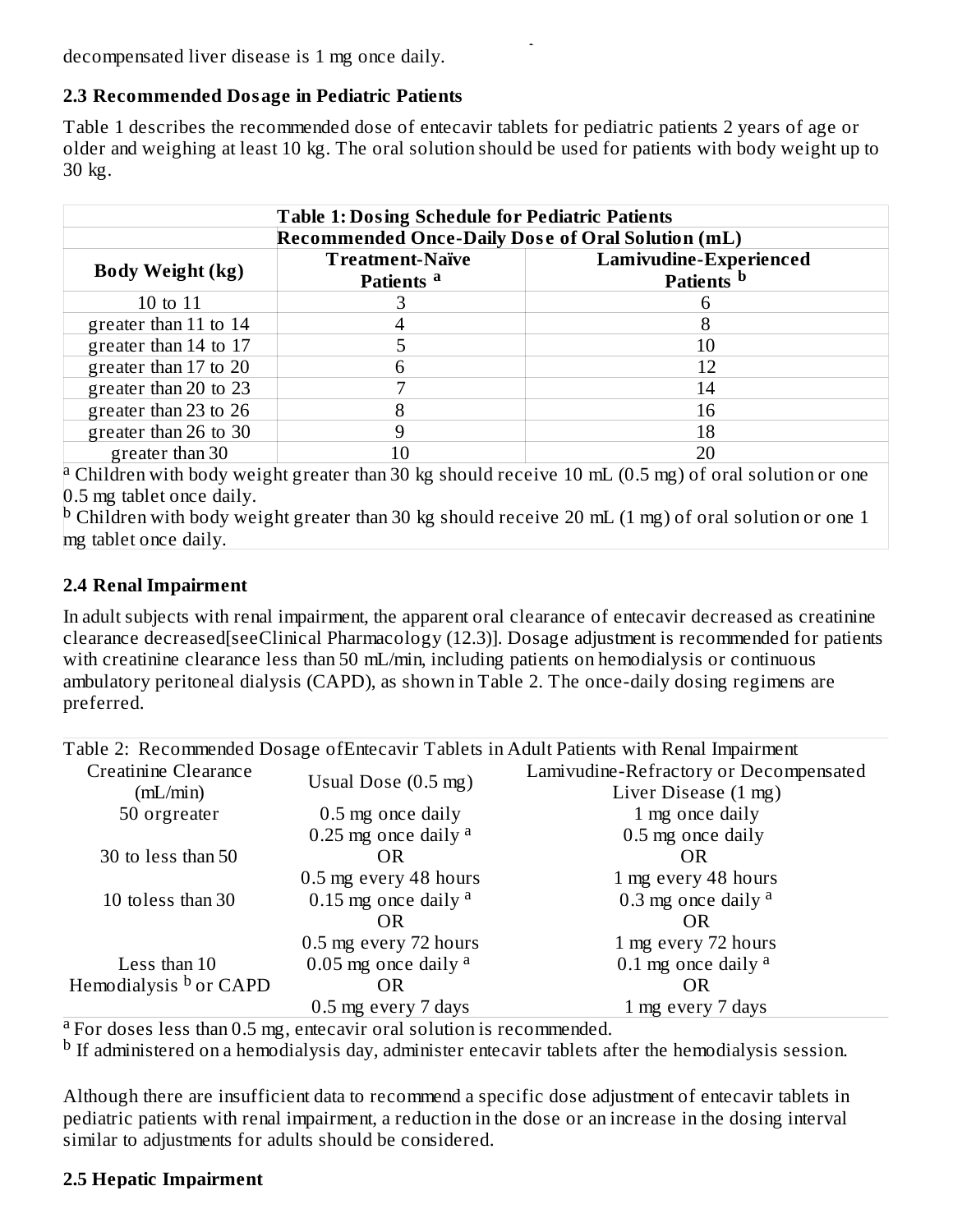No dosage adjustment is necessary for patients with hepatic impairment.

## **2.6 Duration of Therapy**

**2.5 Hepatic Impairment**

The optimal duration of treatment with entecavir tablets for patients with chronic hepatitis B virus infection and the relationship between treatment and long-term outcomes such as cirrhosis and hepatocellular carcinoma are unknown.

## **3 DOSAGE FORMS AND STRENGTHS**

- Entecavir tablets, USP, 0.5 mg, film-coated, are white to off-white, round-shaped, and debossed with "BG" on one side and "301" on the other side.
- Entecavir tablets, USP, 1 mg, film-coated, are pink, round-shaped, and debossed with "BG" on one side and "302" on the other side.

## **4 CONTRAINDICATIONS**

None.

## **5 WARNINGS AND PRECAUTIONS**

## **5.1 Severe Acute Exacerbations of Hepatitis B**

Severe acute exacerbations of hepatitis B have been reported in patients who have discontinued antihepatitis B therapy, including entecavir *[see Adverse Reactions (6.1)]* . Hepatic function should be monitored closely with both clinical and laboratory follow-up for at least several months in patients who discontinue anti-hepatitis B therapy. If appropriate, initiation of anti-hepatitis B therapy may be warranted.

## **5.2 Patients Co-infected with HIV and HBV**

Entecavir has not been evaluated in HIV/HBV co-infected patients who were not simultaneously receiving effective HIV treatment. Limited clinical experience suggests there is a potential for the development of resistance to HIV nucleoside reverse transcriptase inhibitors if entecavir is used to treat chronic hepatitis B virus infection in patients with HIV infection that is not being treated *[see Microbiology (12.4)]* . Therefore, therapy with entecavir is not recommended for HIV/HBV co-infected patients who are not also receiving HAART. Before initiating entecavir therapy, HIV antibody testing should be offered to all patients. Entecavir has not been studied as a treatment for HIV infection and is not recommended for this use.

## **5.3 Lactic Acidosis and Severe Hepatomegaly with Steatosis**

Lactic acidosis and severe hepatomegaly with steatosis, including fatal cases, have been reported with the use of nucleoside analogue inhibitors, including entecavir, alone or in combination with antiretrovirals. A majority of these cases have been in women. Obesity and prolonged nucleoside inhibitor exposure may be risk factors. Particular caution should be exercised when administering nucleoside analogue inhibitors to any patient with known risk factors for liver disease; however, cases have also been reported in patients with no known risk factors.

Lactic acidosis with entecavir use has been reported, often in association with hepatic decompensation, other serious medical conditions, or drug exposures. Patients with decompensated liver disease may be at higher risk for lactic acidosis. Treatment with entecavir should be suspended in any patient who develops clinical or laboratory findings suggestive of lactic acidosis or pronounced hepatotoxicity (which may include hepatomegaly and steatosis even in the absence of marked transaminase elevations).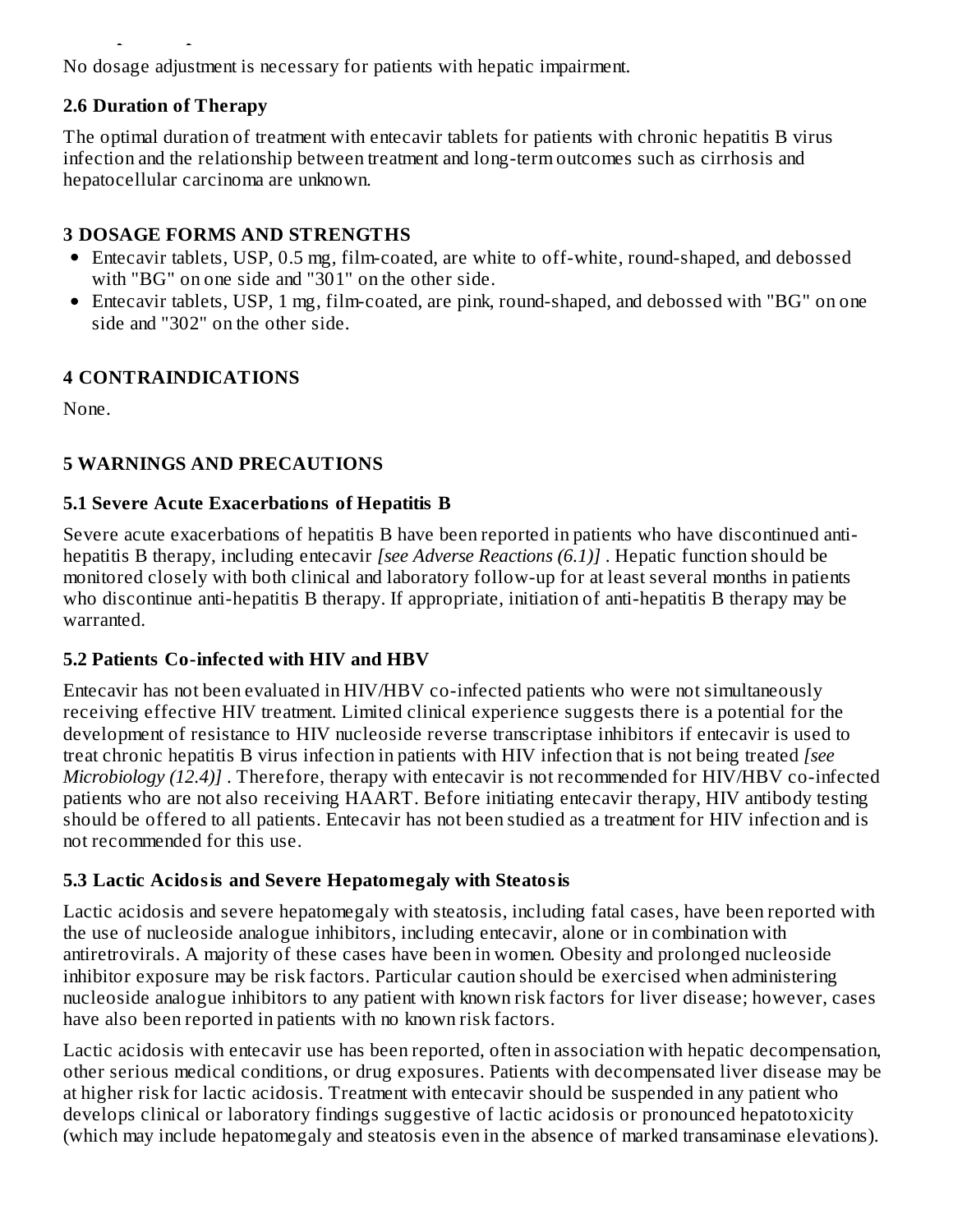### **6 ADVERSE REACTIONS**

The following adverse reactions are discussed in other sections of the labeling:

- Exacerbations of hepatitis after discontinuation of treatment *[see Boxed Warning, Warnings and Precautions (5.1)]* .
- Lactic acidosis and severe hepatomegaly with steatosis *[see Boxed Warning, Warnings and Precautions (5.3)].*

#### **6.1 Clinical Trial Experience**

Because clinical trials are conducted under widely varying conditions, adverse reaction rates observed in the clinical trials of a drug cannot be directly compared to rates in the clinical trials of another drug and may not reflect the rates observed in practice.

#### Clinical Trial Experience in Adults

#### *Compensated Liver Disease*

Assessment of adverse reactions is based on four studies (AI463014, AI463022, AI463026, and AI463027) in which 1720 subjects with chronic hepatitis B virus infection and compensated liver disease received double-blind treatment with entecavir 0.5 mg/day ( $n=679$ ), entecavir 1 mg/day ( $n=183$ ), or lamivudine (n=858) for up to 2 years. Median duration of therapy was 69 weeks for entecavir-treated subjects and 63 weeks for lamivudine-treated subjects in Studies AI463022 and AI463027 and 73 weeks for entecavir-treated subjects and 51 weeks for lamivudine-treated subjects in Studies AI463026 and AI463014. The safety profiles of entecavir and lamivudine were comparable in these studies.

The most common adverse reactions of any severity  $(\geq 3\%)$  with at least a possible relation to study drug for entecavir-treated subjects were headache, fatigue, dizziness, and nausea. The most common adverse reactions among lamivudine-treated subjects were headache, fatigue, and dizziness. One percent of entecavir-treated subjects in these four studies compared with 4% of lamivudine-treated subjects discontinued for adverse events or abnormal laboratory test results.

Clinical adverse reactions of moderate-severe intensity and considered at least possibly related to treatment occurring during therapy in four clinical studies in which entecavir was compared with lamivudine are presented in Table 3.

| <b>Body System/</b>                            | Nucleoside-Inhibitor-Naïve b |            | Lamivudine-Refractory <sup>c</sup> |                  |
|------------------------------------------------|------------------------------|------------|------------------------------------|------------------|
|                                                | Entecavir                    | Lamivudine | <b>Entecavir</b>                   | Lamivudine       |
| <b>Adverse Reaction</b>                        |                              |            |                                    |                  |
|                                                | 0.5 <sub>mg</sub>            | $100$ mg   | 1 <sub>mg</sub>                    | $100$ mg         |
|                                                |                              |            |                                    |                  |
|                                                | $n = 679$                    | $n = 668$  | $n = 183$                          | $n=190$          |
| Any Grade 2 to 4 adverse reaction <sup>a</sup> | 15%                          | 18%        | 22%                                | 23%              |
| <b>Gas trointes tinal</b>                      |                              |            |                                    |                  |
| Diarrhea                                       | $<1\%$                       | $\theta$   | 1%                                 | $\overline{0}$   |
| <b>Dyspepsia</b>                               | $<1\%$                       | $<1\%$     | 1%                                 | $\overline{0}$   |
| Nausea                                         | $<1\%$                       | $<1\%$     | $<1\%$                             | 2%               |
| Vomiting                                       | $<1\%$                       | $<1\%$     | $<1\%$                             | $\boldsymbol{0}$ |
| <b>General</b>                                 |                              |            |                                    |                  |
| Fatigue                                        | 1%                           | 1%         | 3%                                 | 3%               |
| <b>Nervous System</b>                          |                              |            |                                    |                  |
| Headache                                       | 2%                           | 2%         | 4%                                 | 1%               |
| <b>Dizziness</b>                               | $<1\%$                       | $<1\%$     | $\boldsymbol{0}$                   | 1%               |
| Somnolence                                     | $<1\%$                       | $<1\%$     | $\overline{0}$                     | $\overline{0}$   |

#### **Table 3: Clinical Advers e Reactions of Moderate-Severe Intensity (Grades 2 to 4) Reported in a Four Entecavir Clinical Trials Through 2 Years**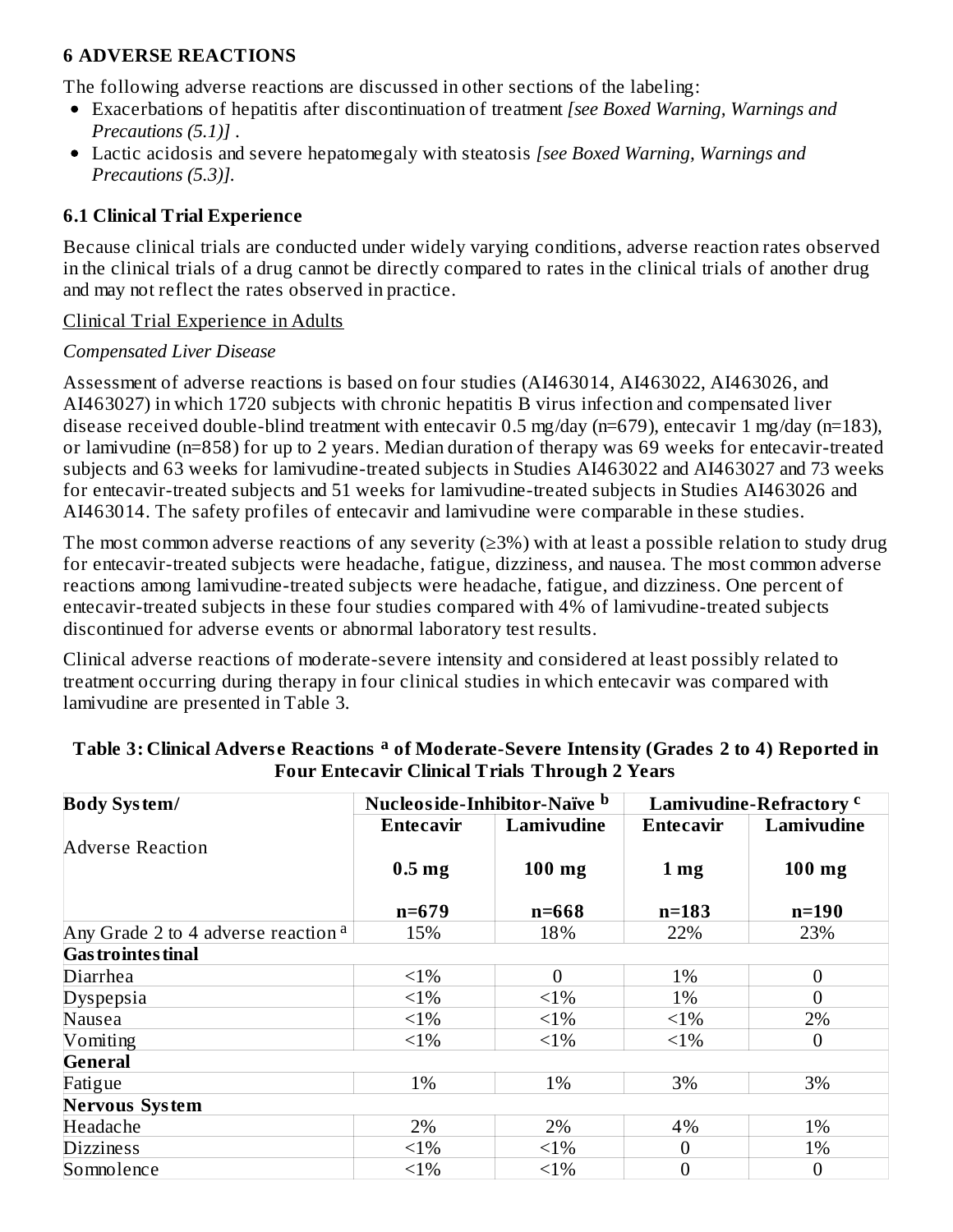| $\mathbf{Ps}_{\mathbf{V}}$<br>ИИ<br>Ciliati it |  |          |  |      |                             |  |                             |  |  |
|------------------------------------------------|--|----------|--|------|-----------------------------|--|-----------------------------|--|--|
| Inso<br>mnıə                                   |  |          |  | $\%$ | $\mathcal{O}_6$<br><u>.</u> |  | 10 <sub>h</sub><br><b>_</b> |  |  |
| 2.7                                            |  | $\cdots$ |  |      |                             |  |                             |  |  |

a Includes events of possible, probable, certain, or unknown relationship to treatment regimen.

 $^{\rm b}$  Studies AI463022 and AI463027.

<sup>c</sup> Includes Study AI463026 and the entecavir 1 mg and lamivudine treatment arms of Study AI463014, a Phase 2 multinational, randomized, double-blind study of three doses of entecavir (0.1, 0.5, and 1 mg) once daily versus continued lamivudine 100 mg once daily for up to 52 weeks in subjects who experienced recurrent viremia on lamivudine therapy.

#### Laboratory Abnormalities

Frequencies of selected treatment-emergent laboratory abnormalities reported during therapy in four clinical trials of entecavir compared with lamivudine are listed in Table 4.

### **Table 4: Selected Treatment-Emergent Laboratory Abnormalities Reported in Four Entecavir a Clinical Trials Through 2 Years**

|                                          | Nucleoside-Inhibitor-Naïve b   |                       |                              | <b>Lamivudine-Refractory c</b> |
|------------------------------------------|--------------------------------|-----------------------|------------------------------|--------------------------------|
|                                          | Entecavir                      | Lamivudine            | Entecavir                    | Lamivudine                     |
| <b>Test</b>                              | 0.5 <sub>mg</sub><br>$n = 679$ | $100$ mg<br>$n = 668$ | 1 <sub>mg</sub><br>$n = 183$ | $100$ mg<br>$n = 190$          |
| Any Grade 3 to 4 laboratory              | 35%                            | 36%                   | 37%                          | 45%                            |
| abnormality <sup>d</sup>                 |                                |                       |                              |                                |
| $ALT > 10$ x ULN and $>2$ x baseline     | 2%                             | 4%                    | 2%                           | 11%                            |
| $ALT > 5$ x ULN                          | 11%                            | 16%                   | 12%                          | 24%                            |
| Albumin $<$ 2.5 g/dL                     | $<1\%$                         | $<1\%$                | $\overline{0}$               | 2%                             |
| Total bilirubin > 2.5 x ULN              | 2%                             | 2%                    | 3%                           | 2%                             |
| Lipase $\geq$ 2.1 x ULN                  | 7%                             | 6%                    | 7%                           | 7%                             |
| Creatinine $>3 x$ ULN                    | $\overline{0}$                 | $\overline{0}$        | $\theta$                     | $\overline{0}$                 |
| Confirmed creatinine increase $\geq 0.5$ | 1%                             | 1%                    | 2%                           | 1%                             |
| mg/dL                                    |                                |                       |                              |                                |
| Hyperglycemia, fasting >250<br>mg/dL     | 2%                             | 1%                    | 3%                           | 1%                             |
| Glycosuria <sup>e</sup>                  | 4%                             | 3%                    | 4%                           | 6%                             |
| Hematuria <sup>f</sup>                   | 9%                             | 10%                   | 9%                           | 6%                             |
| Platelets $\leq$ 50,000/mm <sup>3</sup>  | $<1\%$                         | $<1\%$                | $<1\%$                       | $<1\%$                         |

<sup>a</sup> On-treatment value worsened from baseline to Grade 3 or Grade 4 for all parameters except albumin (any on-treatment value <2.5 g/dL), confirmed creatinine increase  $\geq$ 0.5 mg/dL, and ALT >10 x ULN and >2 x baseline.

 $^{\rm b}$  Studies AI463022 and AI463027.

<sup>c</sup> Includes Study AI463026 and the entecavir 1 mg and lamivudine treatment arms of Study AI463014, a Phase 2 multinational, randomized, double-blind study of three doses of entecavir (0.1, 0.5, and 1 mg) once daily versus continued lamivudine 100 mg once daily for up to 52 weeks in subjects who experienced recurrent viremia on lamivudine therapy.

 $^{\rm d}$  Includes hematology, routine chemistries, renal and liver function tests, pancreatic enzymes, and urinalysis.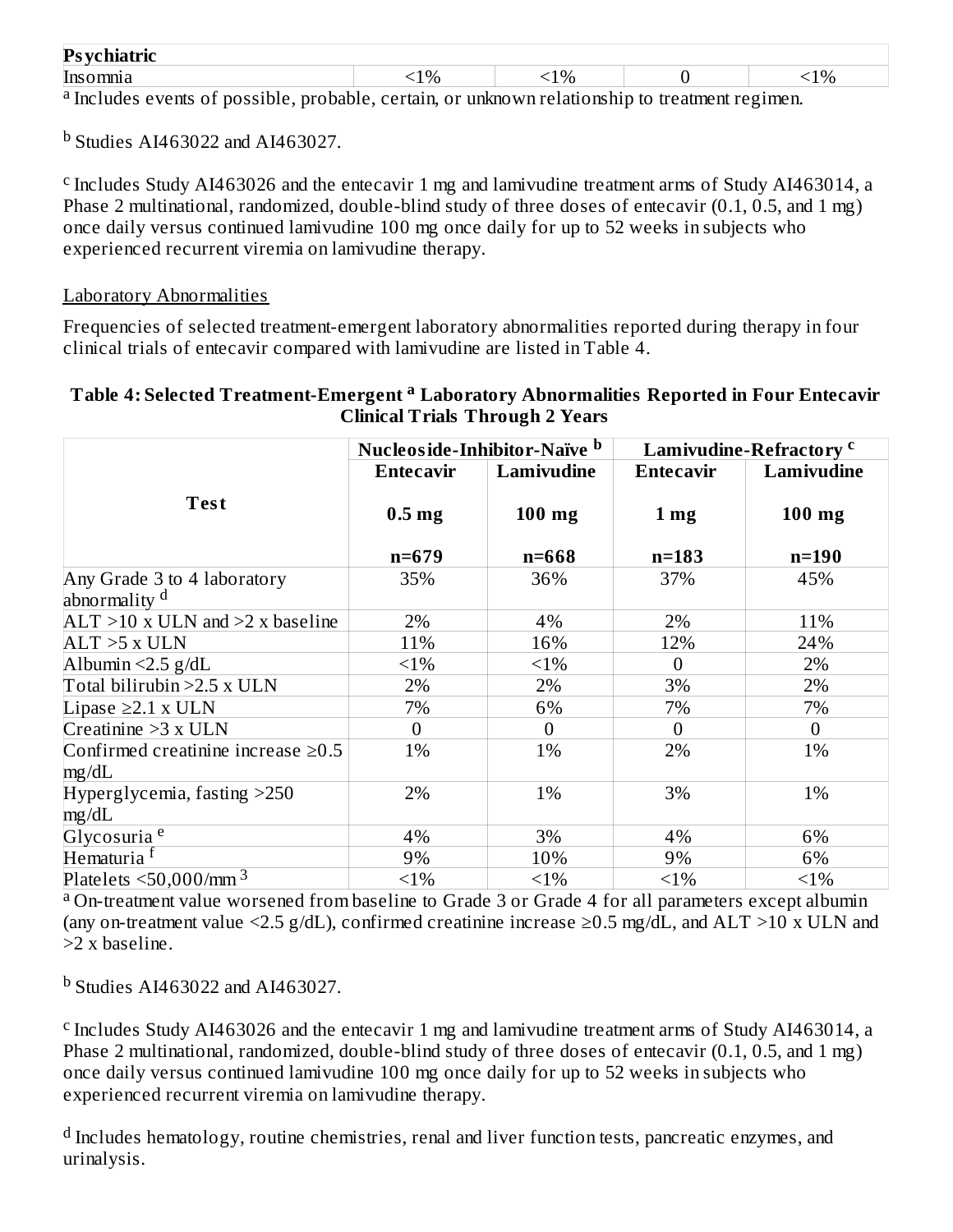<sup>e</sup> Grade 3 = 3+, large, ≥500 mg/dL; Grade 4 = 4+, marked, severe.

f Grade 3 = 3+, large; Grade 4 =  $\geq$ 4+, marked, severe, many.

ULN=upper limit of normal.

Among entecavir-treated subjects in these studies, on-treatment ALT elevations greater than 10 times the upper limit of normal (ULN) and greater than 2 times baseline generally resolved with continued treatment. A majority of these exacerbations were associated with a ≥2  $\log_{10}/$ mL reduction in viral load that preceded or coincided with the ALT elevation. Periodic monitoring of hepatic function is recommended during treatment.

#### Exacerbations of Hepatitis After Discontinuation of Treatment

An exacerbation of hepatitis or ALT flare was defined as ALT greater than 10 times ULN and greater than 2 times the subject's reference level (minimum of the baseline or last measurement at end of dosing). For all subjects who discontinued treatment (regardless of reason), Table 5 presents the proportion of subjects in each study who experienced post-treatment ALT flares. In these studies, a subset of subjects was allowed to discontinue treatment at or after 52 weeks if they achieved a protocol-defined response to therapy. If entecavir is discontinued without regard to treatment response, the rate of post-treatment flares could be higher. *[See Warnings and Precautions (5.1).]*

| Table 5: Exacerbations of Hepatitis During Off-Treatment Follow-up, Subjects in Studies |  |
|-----------------------------------------------------------------------------------------|--|
| AI463022, AI463027, and AI463026                                                        |  |

|                            | Subjects with ALT Elevations $>10 \times$ ULN and $>2 \times$ Reference <sup>a</sup> |              |  |  |  |
|----------------------------|--------------------------------------------------------------------------------------|--------------|--|--|--|
|                            | Entecavir                                                                            | Lamivudine   |  |  |  |
| Nucleoside-inhibitor-naïve |                                                                                      |              |  |  |  |
| HBeAg-positive             | 4/174(2%)                                                                            | 13/147 (9%)  |  |  |  |
| HBeAg-negative             | 24/302 (8%)                                                                          | 30/270 (11%) |  |  |  |
| Lamivudine-refractory      | 6/52(12%)                                                                            | 0/16         |  |  |  |

<sup>a</sup> Reference is the minimum of the baseline or last measurement at end of dosing. Median time to offtreatment exacerbation was 23 weeks for entecavir-treated subjects and 10 weeks for lamivudine-treated subjects.

#### *Decompensated Liver Disease*

Study AI463048 was a randomized, open-label study of entecavir 1 mg once daily versus adefovir dipivoxil 10 mg once daily given for up to 48 weeks in adult subjects with chronic HBV infection and evidence of hepatic decompensation, defined as a Child-Turcotte-Pugh (CTP) score of 7 or higher *[see Clinical Studies (14.1)].* Among the 102 subjects receiving entecavir, the most common treatmentemergent adverse events of any severity, regardless of causality, occurring through Week 48 were peripheral edema (16%), ascites (15%), pyrexia (14%), hepatic encephalopathy (10%), and upper respiratory infection (10%). Clinical adverse reactions not listed in Table 3 that were observed through Week 48 include blood bicarbonate decreased (2%) and renal failure (<1%).

Eighteen of 102 (18%) subjects treated with entecavir and 18/89 (20%) subjects treated with adefovir dipivoxil died during the first 48 weeks of therapy. The majority of deaths (11 in the entecavir group and 16 in the adefovir dipivoxil group) were due to liver-related causes such as hepatic failure, hepatic encephalopathy, hepatorenal syndrome, and upper gastrointestinal hemorrhage. The rate of hepatocellular carcinoma (HCC) through Week 48 was 6% (6/102) for subjects treated with entecavir and 8% (7/89) for subjects treated with adefovir dipivoxil. Five percent of subjects in either treatment arm discontinued therapy due to an adverse event through Week 48.

No subject in either treatment arm experienced an on-treatment hepatic flare (ALT  $>2$  x baseline and  $>10$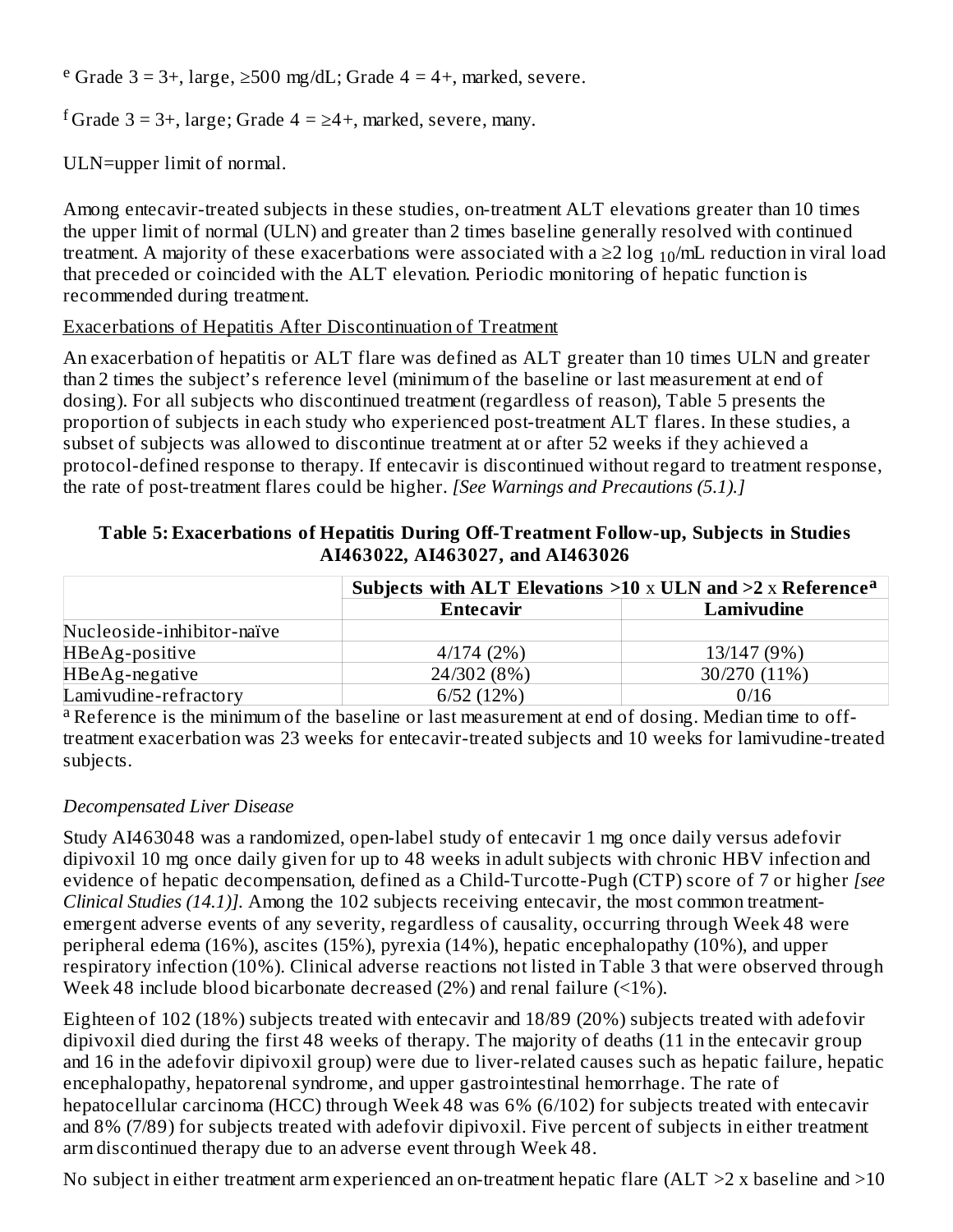No subject in either treatment are treatment are  $\mathcal{L}_1$  and  $\mathcal{L}_2$   $\mathcal{L}_2$   $\mathcal{L}_3$   $\mathcal{L}_4$   $\mathcal{L}_5$   $\mathcal{L}_6$   $\mathcal{L}_7$   $\mathcal{L}_8$   $\mathcal{L}_9$   $\mathcal{L}_9$   $\mathcal{L}_1$   $\mathcal{L}_2$   $\mathcal{L}_3$   $\mathcal{L}_3$   $\mathcal{L}_4$   $\mathcal{L}_5$ x ULN) through Week 48. Eleven of 102 (11%) subjects treated with entecavir and 11/89 (13%) subjects treated with adefovir dipivoxil had a confirmed increase in serum creatinine of 0.5 mg/dL through Week 48.

### *HIV/HBV Co-infected*

The safety profile of entecavir 1 mg (n=51) in HIV/HBV co-infected subjects enrolled in Study AI463038 was similar to that of placebo (n=17) through 24 weeks of blinded treatment and similar to that seen in non-HIV infected subjects *[see Warnings and Precautions (5.2)].*

## *Liver Transplant Recipients*

Among 65 subjects receiving entecavir in an open-label, post-liver transplant trial *[see Use in Specific Populations (8.8)]*, the frequency and nature of adverse events were consistent with those expected in patients who have received a liver transplant and the known safety profile of entecavir.

## Clinical Trial Experience in Pediatric Subjects

The safety of entecavir in pediatric subjects 2 to less than 18 years of age is based on two ongoing clinical trials in subjects with chronic HBV infection (one Phase 2 pharmacokinetic trial [AI463028] and one Phase 3 trial [AI463189]). These trials provide experience in 168 HBeAg-positive subjects treated with entecavir for a median duration of 72 weeks. The adverse reactions observed in pediatric subjects who received treatment with entecavir were consistent with those observed in clinical trials of entecavir in adults. Adverse drug reactions reported in greater than 1% of pediatric subjects included abdominal pain, rash events, poor palatability ("product taste abnormal"), nausea, diarrhea, and vomiting.

## **6.2 Postmarketing Experience**

## Data from Long-Term Observational Study

Study AI463080 was a randomized, global, observational, open-label Phase 4 study to assess long-term risks and benefits of entecavir (0.5 mg/day or 1 mg/day) treatment as compared to other standard-of-care HBV nucleos(t)ide analogues in subjects with chronic HBV infection.

A total of 12,378 patients were treated with entecavir (n=6,216) or other HBV nucleos(t)ide treatment [non-evtecavir (ETV)] (n=6,162). Patients were evaluated at baseline and subsequently every 6 months for up to 10 years. The principal clinical outcome events assessed during the study were overall malignant neoplasms, linver-related HBV disease progression, HCC, non-HCC malignant neoplasms, and death. The study showed that entecavir was not significantly associated with an increased risk of malignant neoplasms compared to other standard-of-care HBV nucleos(t)ides, as assessed by either the composite endpoint of overall malignant neoplasms or the individual endpoint of non-HCC malignant neoplasms. The most commonly reported malignancy in both the entecavir and non-ETV groups was HCC followed by gastrointestinal malignancies. The data also showed that long-term entecavir use was not associated with a lower occurrence of HBV disease progression or a lower rate of death overall compared to other HBV disease progression or a lower rate of death overall compared to other HBV nucleos(t)ides. The principal clinical outcome event assessments are shown in Table 6.

#### **Table 6: Principal Analys es of Time to Adjudicated Events - Randomized Treated Subjects Number of Subjects with Events**

|                                       | <b>NUMBER OF SUBJECTS WILL LYCHTS</b>              |     |                                                                   |  |  |  |
|---------------------------------------|----------------------------------------------------|-----|-------------------------------------------------------------------|--|--|--|
| Endpoint <sup>c</sup>                 | <b>BARACLUDE Non-ETV</b><br>$N=6,162$<br>$N=6,216$ |     | <b>Hazard Ratio</b><br>[BARACLUDE: Non-ETV]<br>(Cl <sup>a</sup> ) |  |  |  |
| <b>Primary Endpoints</b>              |                                                    |     |                                                                   |  |  |  |
| Overall malignant neoplasm            | 331                                                | 337 | 0.93(0.800, 1.084)                                                |  |  |  |
| Liver-related HBV disease progression | 350                                                | 375 | 0.89(0.769, 1.030)                                                |  |  |  |
| Death                                 | 238                                                | 264 | 0.85(0.713, 1.012)                                                |  |  |  |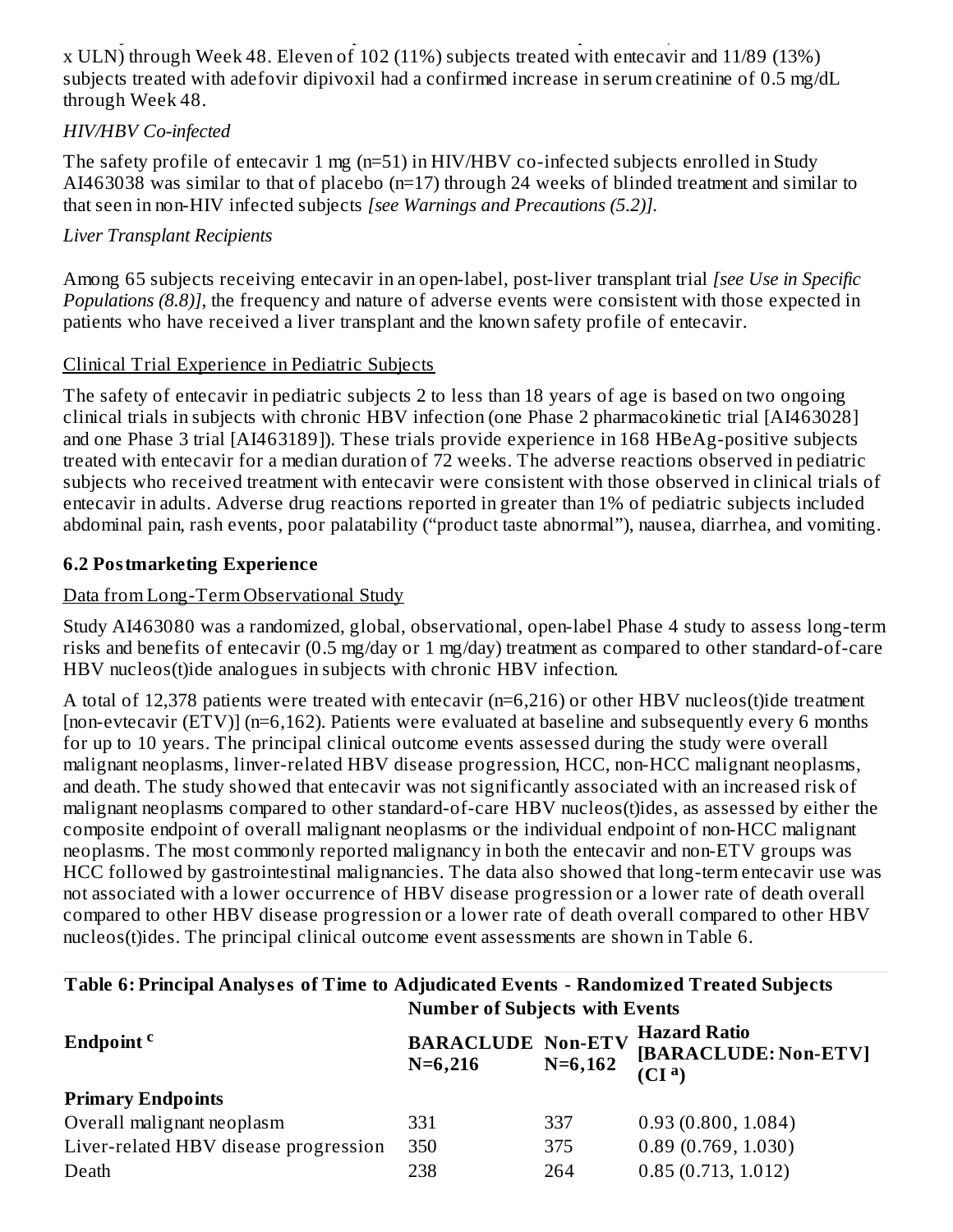### **Secondary Endpoints**

| Non-HCC malignant neoplasm | 95               |     | 1.10(0.817, 1.478) |
|----------------------------|------------------|-----|--------------------|
| <b>HCC</b>                 | 240 <sup>b</sup> | 263 | 0.87(0.727, 1.032) |

Analyses were stratified by geographic region and prior HBV nucleos(t)ide experience. <sup>a</sup> 95.03% CI for overall malignant neoplasm, death, and liver-related HBV disease progression; 95% CI for non-HCC malignant neoplasm and HCC.

 $^{\rm b}$  One subject had a pre-treatment HCC event and was excluded from the analysis.

<sup>c</sup> Overall malignant neoplasm is a composite event of HCC, or non-HCC malignant neoplasm. Liverrelated HBV disease progression is a composite event of liver-related death, HCC, or non-HCC HBV disease progression.

 $CI = confidence$  interval;  $N =$  total number of subjects.

Limitations of the study included population changes over the long-term follow-up period and more frequent post-randomization treatment changes in the non-ETV group. In addition, the study was underpowered to demonstrate a difference in the non-HCC malignancy rate because of the lower than expected background rate.

Adverse Reactions from Postmarketing Spontaneous Reports

The following adverse reactions have been reported during postmarketing use of entecavir. Because these reactions were reported voluntarily from a population of unknown size, it is not possible to reliably estimate their frequency or establish a causal relationship to entecavir exposure.

*Immune system disorders:* Anaphylactoid reaction.

*Metabolism and nutrition disorder:* Lactic acidosis.

*Hepatobiliary disorders:* Increased transaminases.

*Skin and subcutaneous tissue disorders:* Alopecia, rash.

## **7 DRUG INTERACTIONS**

Since entecavir is primarily eliminated by the kidneys *[see Clinical Pharmacology (12.3)]* , coadministration of entecavir with drugs that reduce renal function or compete for active tubular secretion may increase serum concentrations of either entecavir or the coadministered drug. Coadministration of entecavir with lamivudine, adefovir dipivoxil, or tenofovir disoproxil fumarate did not result in significant drug interactions. The effects of coadministration of entecavir with other drugs that are renally eliminated or are known to affect renal function have not been evaluated, and patients should be monitored closely for adverse events when entecavir is coadministered with such drugs.

## **8 USE IN SPECIFIC POPULATIONS**

#### **8.1 Pregnancy**

#### Pregnancy Exposure Registry

There is a pregnancy exposure registry that monitors pregnancy outcomes in women exposed to entecavir during pregnancy. Healthcare providers are encouraged to register patients by calling the Antiretroviral Pregnancy Registry (APR) at 1-800-258-4263.

#### Risk Summary

Prospective pregnancy data from the APR are not sufficient to adequately assess the risk of birth defects, miscarriage or adverse maternal or fetal outcomes. Entecavir use during pregnancy has been evaluated in a limited number of individuals reported to the APR and the number of exposures to entecavir is insufficient to make a risk assessment compared to a reference population. The estimated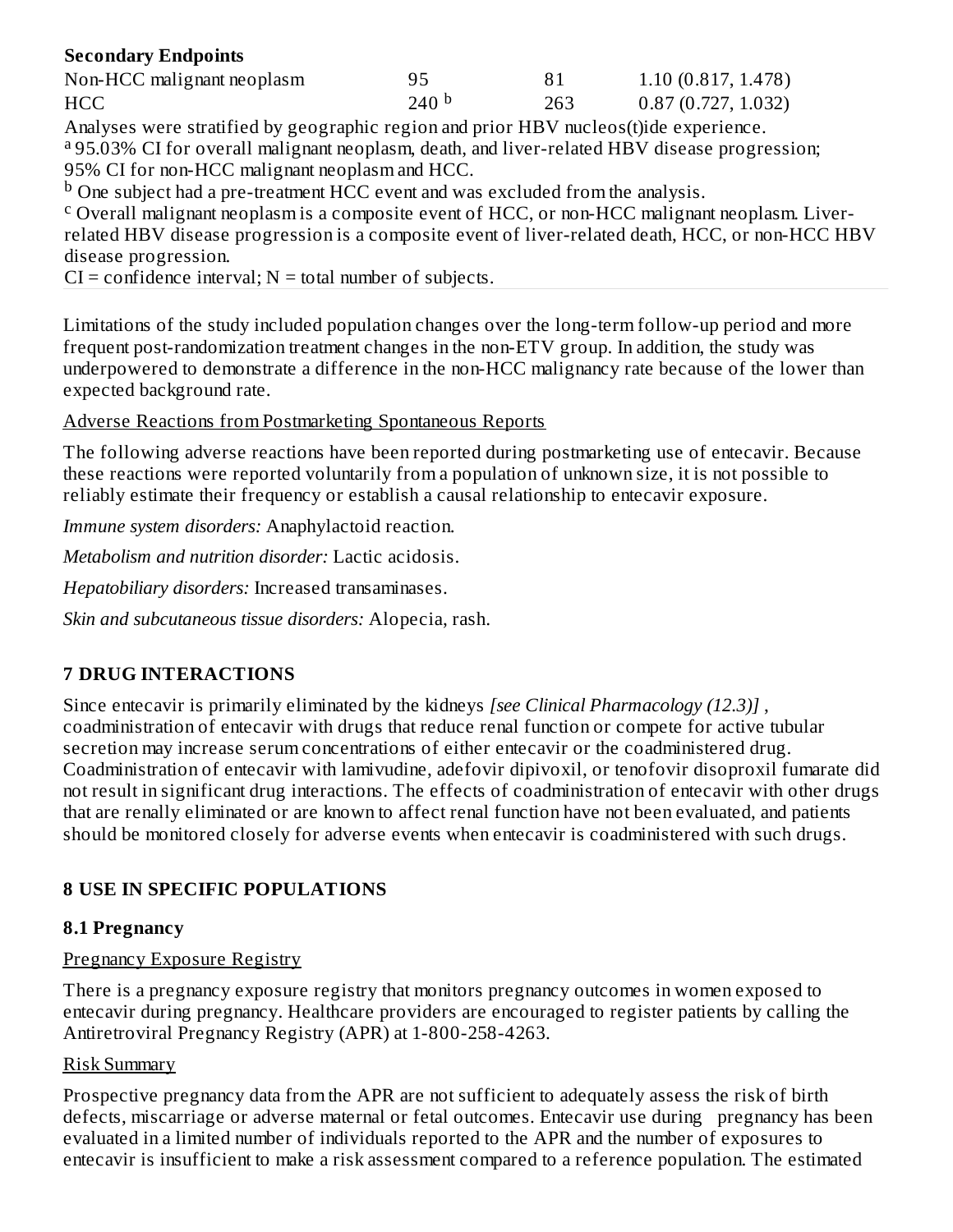background rate for major birth defects is 2.7% in the U.S. reference population of the Metropolitan Atlanta Congenital Defects Program (MACDP). The rate of miscarriage is not reported in the APR. All pregnancies have a background risk of birth defect, loss, or other adverse outcomes. In the U.S. general population, the estimated background risk of miscarriage in clinically recognized pregnancies is 15 to 20%.

In animal reproduction studies, no adverse developmental effects were observed with entecavir at clinically relevant exposures. No developmental toxicities were observed at systemic exposures (AUC) approximately 25 (rats) and 200 (rabbits) times the exposure at the maximum recommended human dose (MRHD) of 1 mg/day ( *see Data*).

## Data

## *Animal Data*

Entecavir was administered orally to pregnant rats (at 2, 20, and 200 mg per kg per day) and rabbits (at 1, 4, and 16 mg per kg per day) during organogenesis (on gestation Days 6 through 15 [rat] and 6 through 18 [rabbit]). In rats, embryofetal toxicity including post-implantation loss, resorptions, tail and vertebral malformations, skeletal variations including reduced ossification (vertebrate, sternebrae, and phalanges) and extra lumbar vertebrae and ribs, and lower fetal body weights were observed at systemic exposures (AUC) 3,100 times those in humans at the MRHD. Maternal toxicity was also observed at this dose level. In rabbits, embryofetal toxicity including postimplantation loss, resorptions and skeletal variations, including reduced ossification (hyoid) and increased incidence of 13 <sup>th</sup> rib, were observed at systemic exposures (AUC) 883 times those in humans at the MRHD. There were no signs of embryofetal toxicity when pregnant animals received oral entecavir at 28 (rat) and 212 (rabbit) times the human exposure (AUC) at the MRHD. In a pre/postnatal development study, entecavir was administered orally to pregnant rats at 0.3, 3, and 30 mg per kg per day from gestation day 6 to lactation/post-partum day 20. No adverse effects on the offspring occurred at up to the highest dose evaluated, resulting in exposures (AUC) greater than 94 times those in humans at the MRHD.

## **8.2 Lactation**

## Risk Summary

It is not known whether entecavir is present in human breast milk, affects human milk production, or has effects on the breastfed infant. When administered to lactating rats, entecavir was present in milk ( *see Data*). The developmental and health benefits of breastfeeding should be considered along with the mother's clinical need for entecavir and any potential adverse effects on the breastfed infant from entecavir or from the underlying maternal condition *.*

## Data

Entecavir was excreted into the milk of lactating rats following a single oral dose of 10 mg per kg on lactation day 7. Entecavir in milk was approximately 25% that in maternal plasma (based on AUC).

## **8.4 Pediatric Us e**

Entecavir was evaluated in two clinical trials of pediatric subjects 2 years of age and older with HBeAg-positive chronic HBV infection and compensated liver disease. The exposure of entecavir in nucleoside-inhibitor-treatment-naïve and lamivudine-experienced pediatric subjects 2 years of age and older with HBeAg-positive chronic HBV infection and compensated liver disease receiving 0.015 mg/kg (up to 0.5 mg once daily) or 0.03 mg/kg (up to 1 mg once daily), respectively, was evaluated in Study AI463028. Safety and efficacy of the selected dose in treatment-naïve pediatric subjects were confirmed in Study AI463189, a randomized, placebo-controlled treatment trial *[see Indications and Usage (1), Dosage and Administration (2.3), Adverse Reactions (6.1), Clinical Pharmacology (12.3), and Clinical Studies (14.2)].*

There are limited data available on the use of entecavir in lamivudine-experienced pediatric patients; entecavir should be used in these patients only if the potential benefit justifies the potential risk to the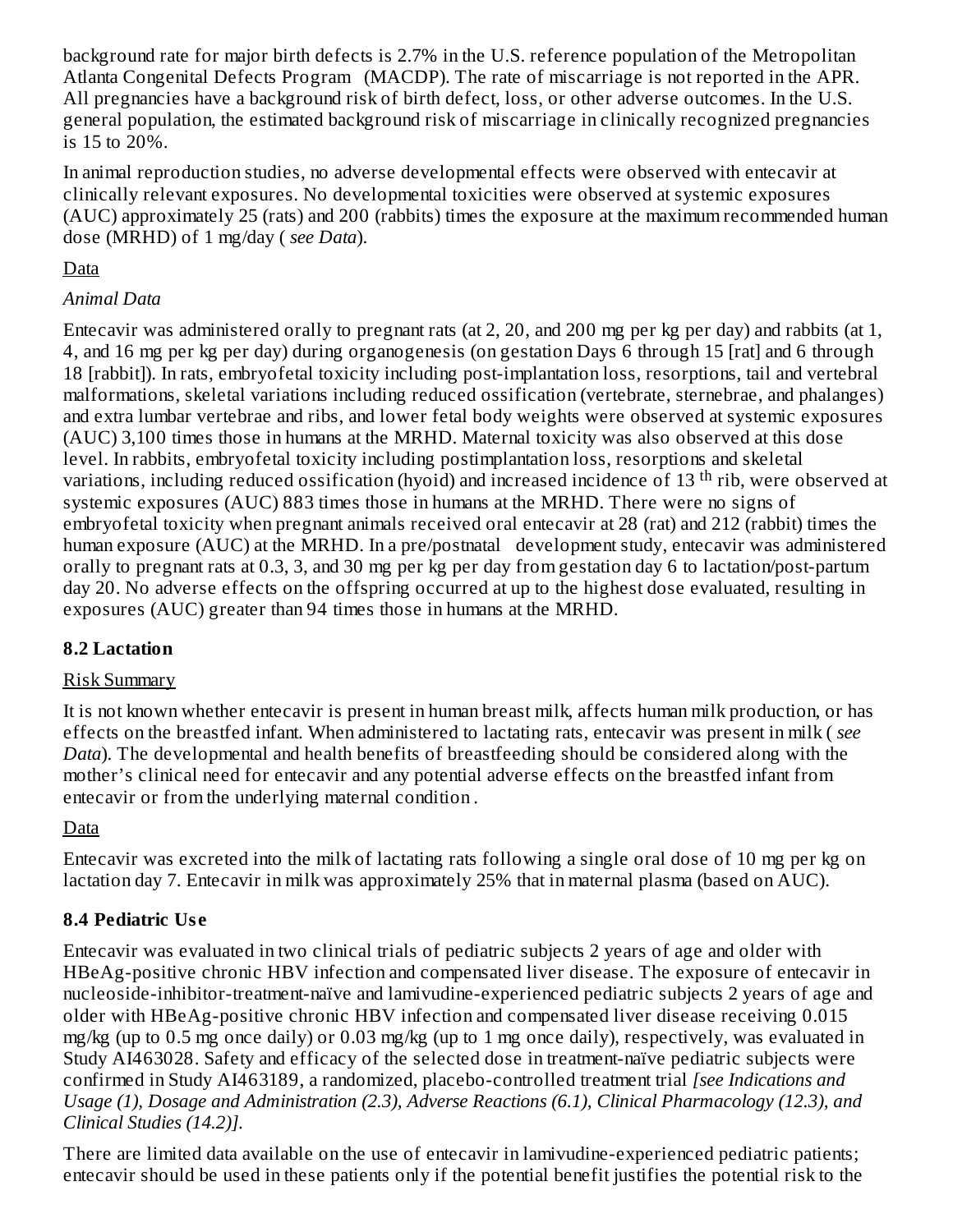child. Since some pediatric patients may require long-term or even lifetime management of chronic active hepatitis B, consideration should be given to the impact of entecavir on future treatment options *[see Microbiology (12.4)].*

The efficacy and safety of entecavir have not been established in patients less than 2 years of age. Use of entecavir in this age group has not been evaluated because treatment of HBV in this age group is rarely required.

## **8.5 Geriatric Us e**

Clinical studies of entecavir did not include sufficient numbers of subjects aged 65 years and over to determine whether they respond differently from younger subjects. Entecavir is substantially excreted by the kidney, and the risk of toxic reactions to this drug may be greater in patients with impaired renal function. Because elderly patients are more likely to have decreased renal function, care should be taken in dose selection, and it may be useful to monitor renal function *[see Dosage and Administration (2.4)]* .

## **8.6 Racial/Ethnic Groups**

There are no significant racial differences in entecavir pharmacokinetics. The safety and efficacy of entecavir 0.5 mg once daily were assessed in a single-arm, open-label trial of HBeAg-positive or negative, nucleoside-inhibitor-naïve, Black/African American (n=40) and Hispanic (n=6) subjects with chronic HBV infection. In this trial, 76% of subjects were male, the mean age was 42 years, 57% were HBeAg-positive, the mean baseline HBV DNA was 7  $\log_{10}$  IU/mL, and the mean baseline ALT was 162 U/L. At Week 48 of treatment, 32 of 46 (70%) subjects had HBV DNA <50 IU/mL (approximately 300 copies/mL), 31 of 46 (67%) subjects had ALT normalization ( $\leq$ 1 × ULN), and 12 of 26 (46%) HBeAg-positive subjects had HBe seroconversion. Safety data were similar to those observed in the larger controlled clinical trials.

Because of low enrollment, safety and efficacy have not been established in the US Hispanic population.

## **8.7 Renal Impairment**

Dosage adjustment of entecavir is recommended for patients with creatinine clearance less than 50 mL/min, including patients on hemodialysis or CAPD *[seeDosage and Administration (2.4)and Clinical Pharmacology (12.3)]*.

## **8.8 Liver Transplant Recipients**

The safety and efficacy of entecavir were assessed in a single-arm, open-label trial in 65 subjects who received a liver transplant for complications of chronic HBV infection. Eligible subjects who had HBV DNA less than 172 IU/mL (approximately 1000 copies/mL) at the time of transplant were treated with entecavir 1 mg once daily in addition to usual post-transplantation management, including hepatitis B immune globulin. The trial population was 82% male, 39% Caucasian, and 37% Asian, with a mean age of 49 years; 89% of subjects had HBeAg-negative disease at the time of transplant.

Four of the 65 subjects received 4 weeks or less of entecavir (2 deaths, 1 retransplantation, and 1 protocol violation) and were not considered evaluable. Of the 61 subjects who received more than 4 weeks of entecavir, 60 received hepatitis B immune globulin post-transplant. Fifty-three subjects (82% of all 65 subjects treated) completed the trial and had HBV DNA measurements at or after 72 weeks treatment post-transplant. All 53 subjects had HBV DNA <50 IU/mL (approximately 300 copies/mL). Eight evaluable subjects did not have HBV DNA data available at 72 weeks, including 3 subjects who died prior to study completion. No subjects had HBV DNA values ≥50 IU/mL while receiving entecavir (plus hepatitis B immune globulin). All 61 evaluable subjects lost HBsAg post-transplant; 2 of these subjects experienced recurrence of measurable HBsAg without recurrence of HBV viremia. This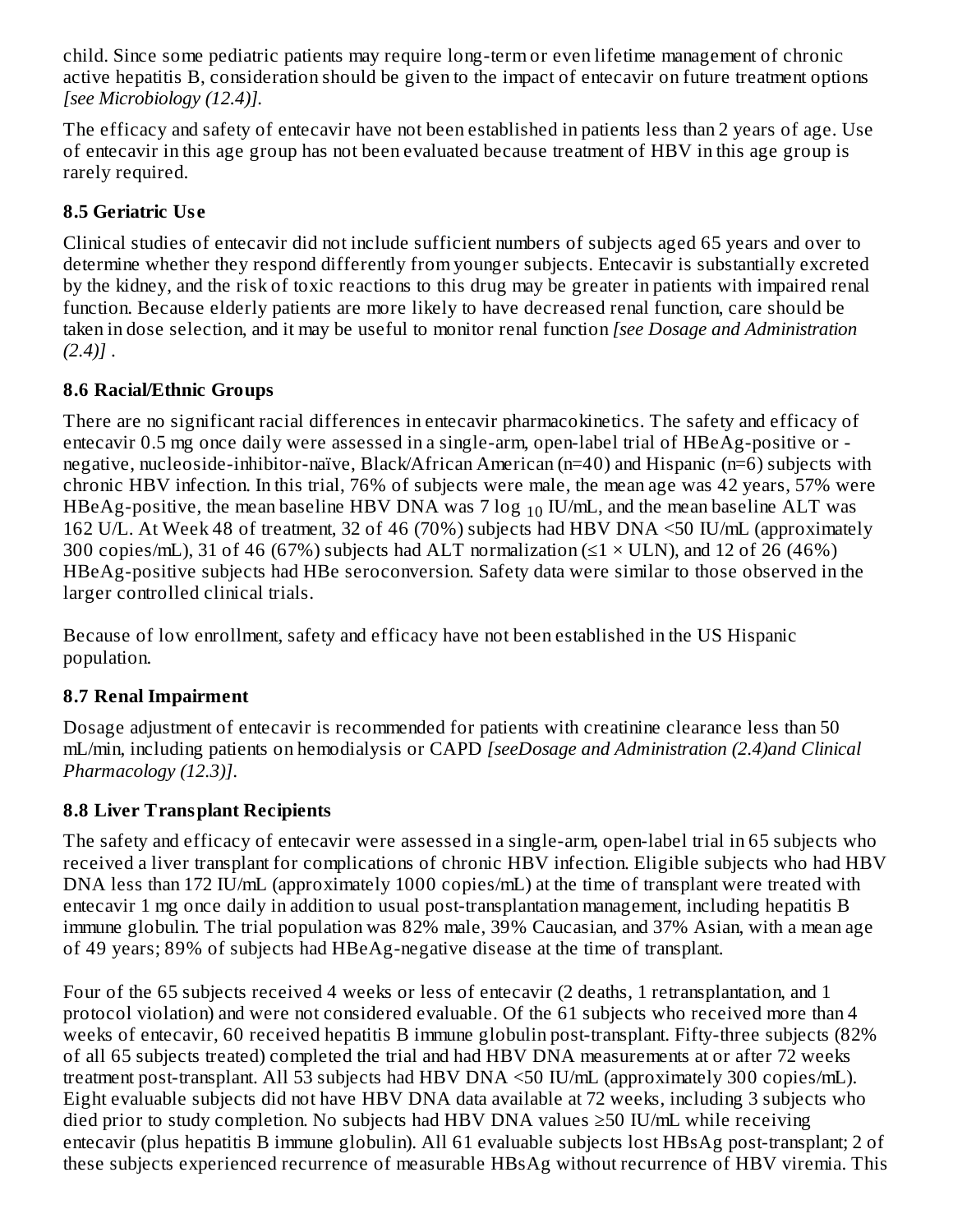trial was not designed to determine whether addition of entecavir to hepatitis B immune globulin decreased the proportion of subjects with measurable HBV DNA post-transplant compared to hepatitis B immune globulin alone.

If entecavir treatment is determined to be necessary for a liver transplant recipient who has received or is receiving an immunosuppressant that may affect renal function, such as cyclosporine or tacrolimus, renal function must be carefully monitored both before and during treatment with entecavir *[see Dosage and Administration (2.4) and Clinical Pharmacology (12.3)].*

### **10 OVERDOSAGE**

There is limited experience of entecavir overdosage reported in patients. Healthy subjects who received single entecavir doses up to 40 mg or multiple doses up to 20 mg/day for up to 14 days had no increase in or unexpected adverse events. If overdose occurs, the patient must be monitored for evidence of toxicity, and standard supportive treatment applied as necessary.

Following a single 1 mg dose of entecavir, a 4-hour hemodialysis session removed approximately 13% of the entecavir dose.

### **11 DESCRIPTION**

Entecavir is a guanosine nucleoside analogue with selective activity against HBV. The chemical name for entecavir is 2-amino-1,9-dihydro-9-[(1S,3R,4S)-4-hydroxy-3-(hydroxymethyl)-2 methylenecyclopentyl]-6H-purin-6-one, monohydrate. Its molecular formula is C12H15N5O3H2O, which corresponds to a molecular weight of 295.3. Entecavir has the following structural formula:



Entecavir is a white to off-white powder. It is slightly soluble in water (3.158 mg/mL) at  $37^{\circ}$ C  $\pm$  0.5°C.

Entecavir tablets, USP are available for oral administration in strengths of 0.5 mg and 1 mg of entecavir. Entecavir tablets 0.5 mg and 1 mg contain the following inactive ingredients: lactose monohydrate, microcrystalline cellulose, crospovidone, and magnesium stearate. The tablet coating contains titanium dioxide, hypromellose, polyethylene glycol, iron oxide black (1 mg tablet only) and iron oxide red (1 mg tablet only).

## **12 CLINICAL PHARMACOLOGY**

## **12.1 Mechanism of Action**

Entecavir is an antiviral drug against hepatitis B virus *[see Microbiology (12.4)].*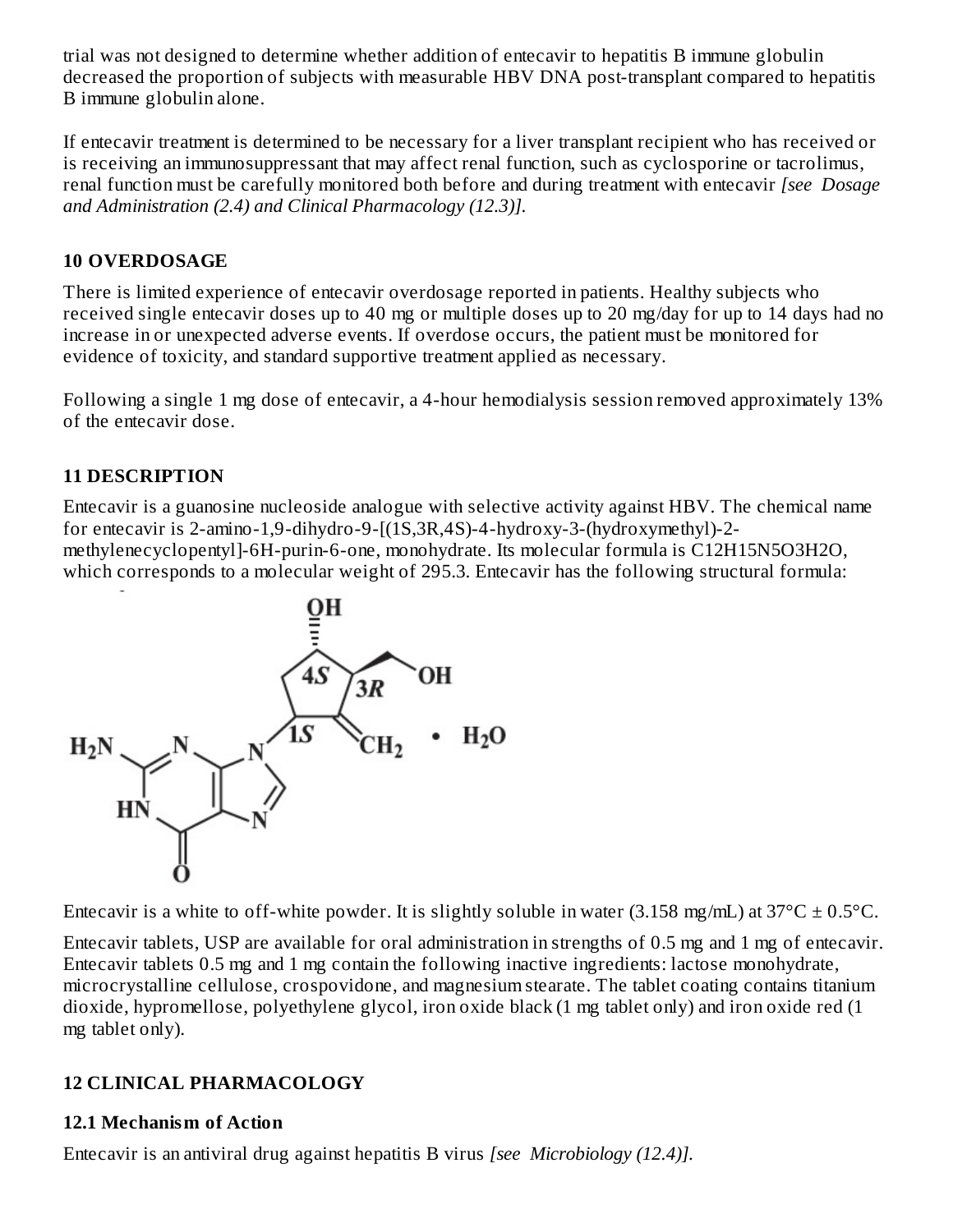### **12.3 Pharmacokinetics**

The single- and multiple-dose pharmacokinetics of entecavir were evaluated in healthy subjects and subjects with chronic hepatitis B virus infection.

### Absorption

Following oral administration in healthy subjects, entecavir peak plasma concentrations occurred between 0.5 and 1.5 hours. Following multiple daily doses ranging from 0.1 to 1 mg, C  $_{\rm max}$  and area under the concentration-time curve (AUC) at steady state increased in proportion to dose. Steady state was achieved after 6 to 10 days of once-daily administration with approximately 2-fold accumulation. For a 0.5 mg oral dose, C  $_{\rm max}$  at steady state was 4.2 ng/mL and trough plasma concentration (C  $_{\rm trough}$ ) was 0.3 ng/mL. For a 1 mg oral dose, C  $_{\rm max}$  was 8.2 ng/mL and C  $_{\rm trough}$  was 0.5 ng/mL.

In healthy subjects, the bioavailability of the tablet was 100% relative to the oral solution. The oral solution and tablet may be used interchangeably.

*Effects of food on oral absorption:* Oral administration of 0.5 mg of entecavir with a standard high-fat meal (945 kcal, 54.6 g fat) or a light meal (379 kcal, 8.2 g fat) resulted in a delay in absorption (1 to 1.5 hours fed vs. 0.75 hours fasted), a decrease in C  $_{\rm max}$  of 44% to 46%, and a decrease in AUC of 18% to 20% *[see Dosage and Administration (2)]* .

#### Distribution

Based on the pharmacokinetic profile of entecavir after oral dosing, the estimated apparent volume of distribution is in excess of total body water, suggesting that entecavir is extensively distributed into tissues.

Binding of entecavir to human serum proteins *in vitro* was approximately 13%.

#### Metabolism and Elimination

Following administration of  $^{14}$ C-entecavir in humans and rats, no oxidative or acetylated metabolites were observed. Minor amounts of phase II metabolites (glucuronide and sulfate conjugates) were observed. Entecavir is not a substrate, inhibitor, or inducer of the cytochrome P450 (CYP450) enzyme system. *SeeDrug Interactions,below*.

After reaching peak concentration, entecavir plasma concentrations decreased in a bi-exponential manner with a terminal elimination half-life of approximately 128 to 149 hours. The observed drug accumulation index is approximately 2-fold with once-daily dosing, suggesting an effective accumulation half-life of approximately 24 hours.

Entecavir is predominantly eliminated by the kidney with urinary recovery of unchanged drug at steady state ranging from 62% to 73% of the administered dose. Renal clearance is independent of dose and ranges from 360 to 471 mL/min suggesting that entecavir undergoes both glomerular filtration and net tubular secretion *[see Drug Interactions (7)]*.

#### Special Populations

*Gender:* There are no significant gender differences in entecavir pharmacokinetics.

*Race:* There are no significant racial differences in entecavir pharmacokinetics.

*Elderly:* The effect of age on the pharmacokinetics of entecavir was evaluated following administration of a single 1 mg oral dose in healthy young and elderly volunteers. Entecavir AUC was 29.3% greater in elderly subjects compared to young subjects. The disparity in exposure between elderly and young subjects was most likely attributable to differences in renal function. Dosage adjustment of entecavir should be based on the renal function of the patient, rather than age *[see Dosage and Administration (2.4)]* .

*Pediatrics:* The steady-state pharmacokinetics of entecavir were evaluated in nucleosideinhibitor-naïve and lamivudine-experienced HBeAg-positive pediatric subjects 2 to less than 18 years of age with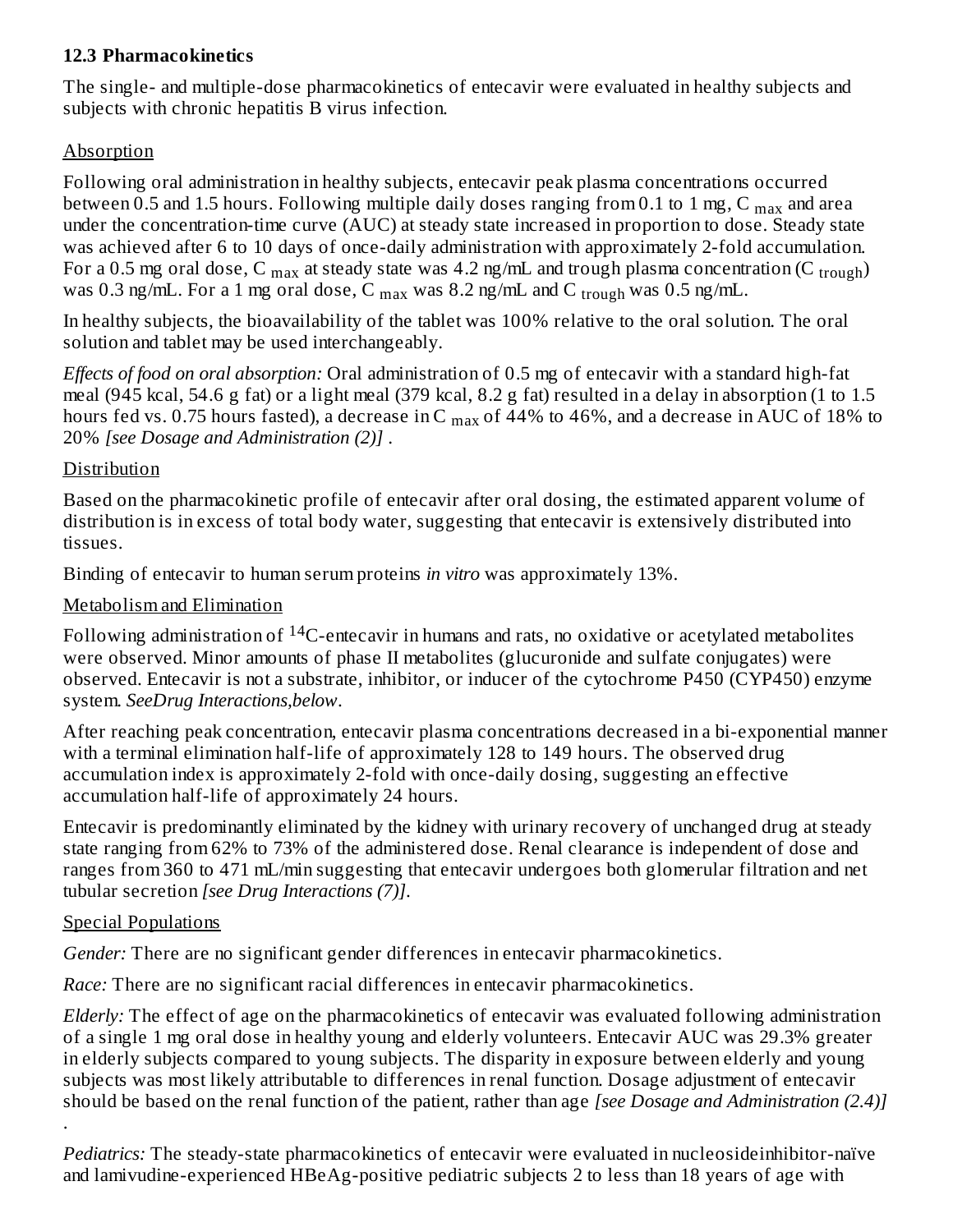compensated liver disease. Results are shown in Table 7. Entecavir exposure among nucleosideinhibitor-naïve subjects was similar to the exposure achieved in adults receiving once-daily doses of 0.5 mg. Entecavir exposure among lamivudine-experienced subjects was similar to the exposure achieved in adults receiving once-daily doses of 1 mg.

| <b>Table 7: Pharmacokinetic Parameters in Pediatric Subjects</b> |                                                          |        |  |  |  |  |  |
|------------------------------------------------------------------|----------------------------------------------------------|--------|--|--|--|--|--|
|                                                                  | Nucleoside-Inhibitor-Naive a<br>Lamivudine-Experienced b |        |  |  |  |  |  |
|                                                                  | $n=24$                                                   | $n=19$ |  |  |  |  |  |
| $C$ max (ng/mL)                                                  | 6.31                                                     | 14.48  |  |  |  |  |  |
| $(CV\%)$                                                         | (30)                                                     | (31)   |  |  |  |  |  |
| $AUC_{(0-24)} (ng.h/mL)$                                         | 18.33                                                    | 38.58  |  |  |  |  |  |
| $(CV\%)$                                                         | (27)                                                     | (26)   |  |  |  |  |  |
| $C_{\text{min}}$ (ng/mL)                                         | 0.28                                                     | 0.47   |  |  |  |  |  |
| $(CV\%)$                                                         | (22)                                                     | (23)   |  |  |  |  |  |

a Subjects received once-daily doses of 0.015 mg/kg up to a maximum of 0.5 mg.

b Subjects received once-daily doses of 0.030 mg/kg up to a maximum of 1 mg.

*Renal impairment:* The pharmacokinetics of entecavir following a single 1 mg dose were studied in subjects (without chronic hepatitis B virus infection) with selected degrees of renal impairment, including subjects whose renal impairment was managed by hemodialysis or continuous ambulatory peritoneal dialysis (CAPD). Results are shown in Table 8 *[see Dosage and Administration (2.4)]* .

| <b>Renal Function Group</b>                                                                                                                                                                                                                                                                 |         |        |        |        |           |           |  |
|---------------------------------------------------------------------------------------------------------------------------------------------------------------------------------------------------------------------------------------------------------------------------------------------|---------|--------|--------|--------|-----------|-----------|--|
| <b>Baseline Creatinine Clearance (mL/min)</b>                                                                                                                                                                                                                                               |         |        |        |        |           |           |  |
| <b>Mild</b><br><b>Severe</b><br><b>Severe</b><br><b>Unimpaired</b><br><b>Moderate</b><br><b>Severe</b><br><b>Managed with</b><br>$>50$ to $\leq$<br><b>Managed</b><br>>80<br>30 to 50<br>$30$<br>Hemodialys is <sup>a</sup><br>with CAPD<br>80<br>$n=6$<br>$n=6$<br>$n=6$<br>$n=6$<br>$n=6$ |         |        |        |        |           |           |  |
| $C_{max}(ng/mL)$                                                                                                                                                                                                                                                                            | 8.1     | 10.4   | 10.5   | 15.3   | 15.4      | 16.6      |  |
| $(CV\%)$                                                                                                                                                                                                                                                                                    | (30.7)  | (37.2) | (22.7) | (33.8) | (56.4)    | (29.7)    |  |
| $AUC_{(0-T)}(ng\cdot h/mL)$                                                                                                                                                                                                                                                                 | 27.9    | 51.5   | 69.5   | 145.7  | 233.9     | 221.8     |  |
| (CV)                                                                                                                                                                                                                                                                                        | (25.6)  | (22.8) | (22.7) | (31.5) | (28.4)    | (11.6)    |  |
| $CLR$ ( $mL/min$ )                                                                                                                                                                                                                                                                          | 383.2   | 197.9  | 135.6  | 40.3   | <b>NA</b> | <b>NA</b> |  |
| (SD)                                                                                                                                                                                                                                                                                        | (101.8) | (78.1) | (31.6) | (10.1) |           |           |  |
| CLT/F (mL/min)                                                                                                                                                                                                                                                                              | 588.1   | 309.2  | 226.3  | 100.6  | 50.6      | 35.7      |  |
| (SD)                                                                                                                                                                                                                                                                                        | (153.7) | (62.6) | (60.1) | (29.1) | (16.5)    | (19.6)    |  |

**Table 8: Pharmacokinetic Parameters in Subjects with Selected Degrees of Renal Function**

aDosed immediately following hemodialysis.

 $CLR$  = renal clearance;  $CLT/F$  = apparent oral clearance.

Following a single 1 mg dose of entecavir administered 2 hours before the hemodialysis session, hemodialysis removed approximately 13% of the entecavir dose over 4 hours. CAPD removed approximately 0.3% of the dose over 7 days *[see Dosage and Administration (2.4)]* .

*Hepatic impairment:* The pharmacokinetics of entecavir following a single 1 mg dose were studied in adult subjects (without chronic hepatitis B virus infection) with moderate or severe hepatic impairment (Child-Turcotte-Pugh Class B or C). The pharmacokinetics of entecavir were similar between hepatically impaired and healthy control subjects; therefore, no dosage adjustment of entecavir is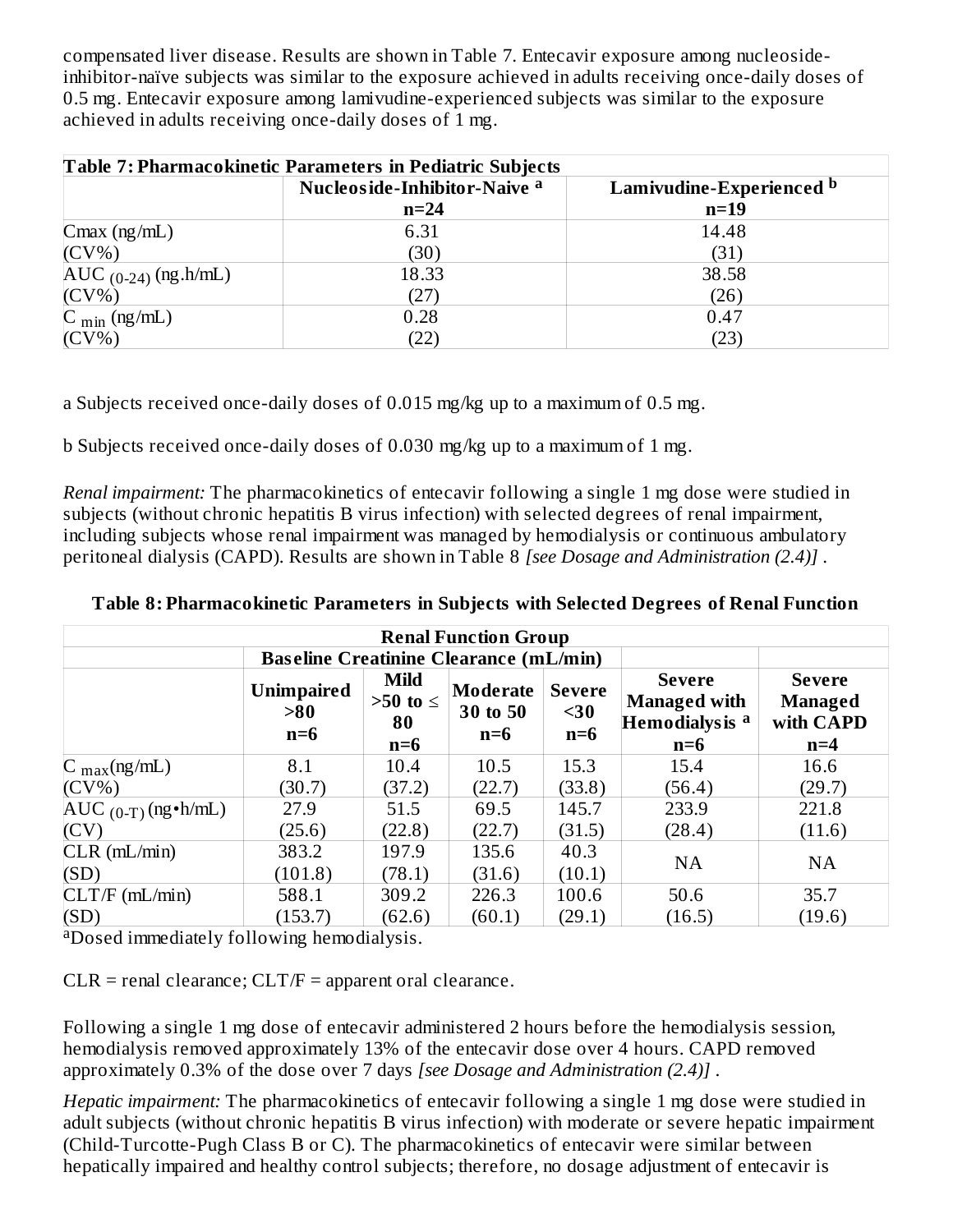recommended for patients with hepatic impairment. The pharmacokinetics of entecavir have not been studied in pediatric subjects with hepatic impairment.

*Post-liver transplant:* Limited data are available on the safety and efficacy of entecavir in liver transplant recipients. In a small pilot study of entecavir use in HBV-infected liver transplant recipients on a stable dose of cyclosporine A (n=5) or tacrolimus (n=4), entecavir exposure was approximately 2-fold the exposure in healthy subjects with normal renal function. Altered renal function contributed to the increase in entecavir exposure in these subjects. The potential for pharmacokinetic interactions between entecavir and cyclosporine A or tacrolimus was not formally evaluated *[see Use in Specific Populations (8.8)].*

#### Drug Interactions

The metabolism of entecavir was evaluated in *in vitro* and *in vivo* studies. Entecavir is not a substrate, inhibitor, or inducer of the cytochrome P450 (CYP450) enzyme system. At concentrations up to approximately 10,000-fold higher than those obtained in humans, entecavir inhibited none of the major human CYP450 enzymes 1A2, 2C9, 2C19, 2D6, 3A4, 2B6, and 2E1. At concentrations up to approximately 340-fold higher than those observed in humans, entecavir did not induce the human CYP450 enzymes 1A2, 2C9, 2C19, 3A4, 3A5, and 2B6. The pharmacokinetics of entecavir are unlikely to be affected by coadministration with agents that are either metabolized by, inhibit, or induce the CYP450 system. Likewise, the pharmacokinetics of known CYP substrates are unlikely to be affected by coadministration of entecavir.

The steady-state pharmacokinetics of entecavir and coadministered drug were not altered in interaction studies of entecavir with lamivudine, adefovir dipivoxil, and tenofovir disoproxil fumarate *[see Drug Interactions (7)]* .

## **12.4 Microbiology**

## Mechanism of Action

Entecavir, a deoxyguanosine nucleoside analogue with activity against HBV reverse transcriptase (rt), is efficiently phosphorylated to the active triphosphate form, which has an intracellular half-life of 15 hours. By competing with the natural substrate deoxyguanosine triphosphate, entecavir triphosphate functionally inhibits all three activities of the HBV reverse transcriptase: (1) base priming, (2) reverse transcription of the negative strand from the pregenomic messenger RNA, and (3) synthesis of the positive strand of HBV DNA. Entecavir triphosphate is a weak inhibitor of cellular DNA polymerases α, β, and δ and mitochondrial DNA polymerase  $\gamma$  with K  $\rm _i$  values ranging from 18 to >160 μM.

#### **Antiviral Activity**

Entecavir inhibited HBV DNA synthesis (50% reduction, EC  $_{50}$ ) at a concentration of 0.004  $\mu$ M in human HepG2 cells transfected with wild-type HBV. The median EC  $_{50}$  value for entecavir against lamivudine-resistant HBV (rtL180M, rtM204V) was 0.026  $\mu$ M (range 0.01 to 0.059  $\mu$ M).

The coadministration of HIV nucleoside/nucleotide reverse transcriptase inhibitors (NRTIs) with entecavir is unlikely to reduce the antiviral efficacy of entecavir against HBV or of any of these agents against HIV. In HBV combination assays in cell culture, abacavir, didanosine, lamivudine, stavudine, tenofovir, or zidovudine were not antagonistic to the anti-HBV activity of entecavir over a wide range of concentrations. In HIV antiviral assays, entecavir was not antagonistic to the cell culture anti-HIV activity of these six NRTIs or emtricitabine at concentrations greater than 100 times the C  $_{\rm max}$  of entecavir using the 1 mg dose.

## *Antiviral Activity Against HIV*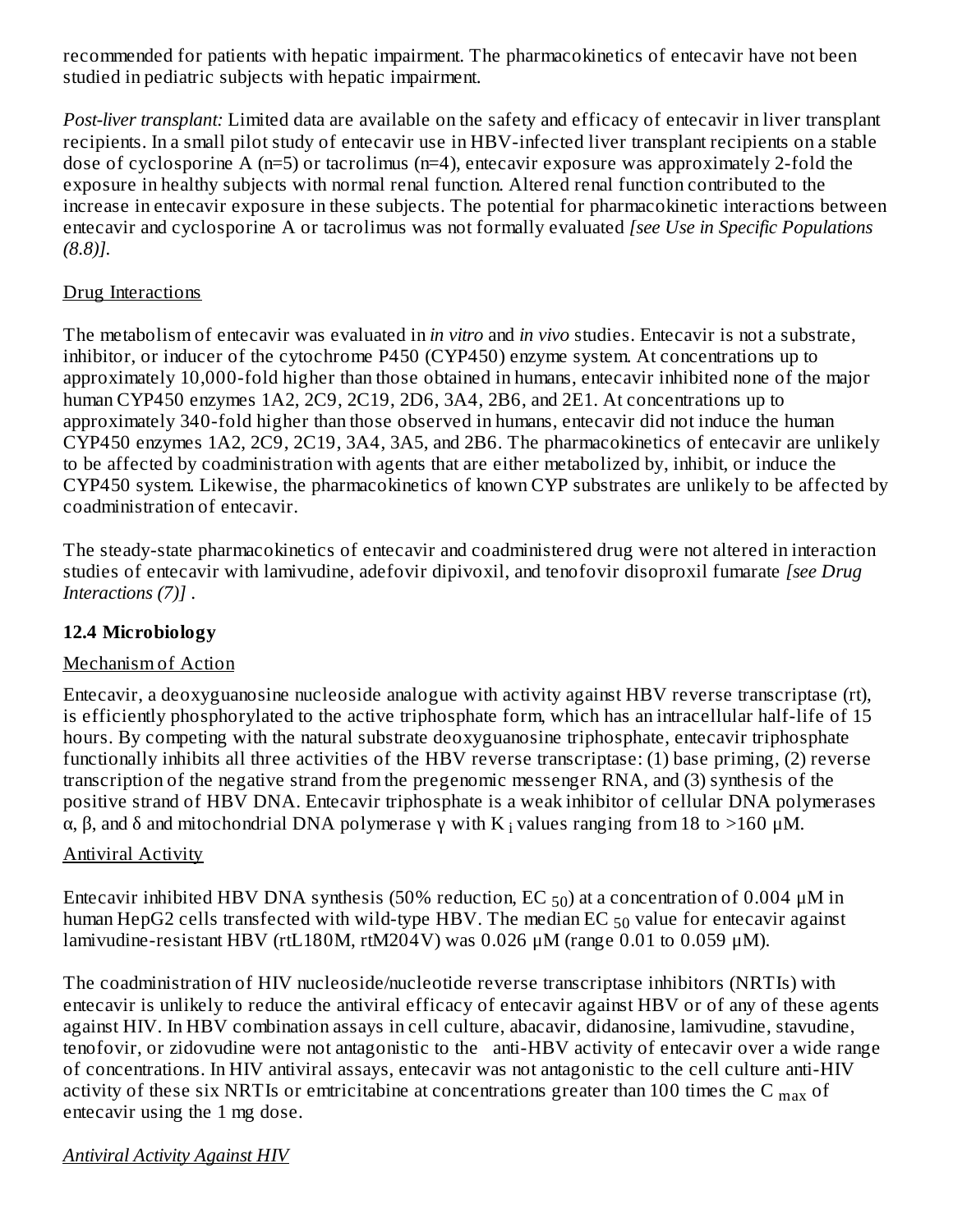A comprehensive analysis of the inhibitory activity of entecavir against a panel of laboratory and clinical HIV type 1 (HIV-1) isolates using a variety of cells and assay conditions yielded EC  $_{50}$  values ranging from 0.026 to >10  $\mu$ M; the lower EC  $_{50}$  values were observed when decreased levels of virus were used in the assay. In cell culture, entecavir selected for an M184I substitution in HIV reverse transcriptase at micromolar concentrations, confirming inhibitory pressure at high entecavir concentrations. HIV variants containing the M184V substitution showed loss of susceptibility to entecavir.

### Resistance

### *In Cell Culture*

In cell-based assays, 8- to 30-fold reductions in entecavir phenotypic susceptibility were observed for lamivudine-resistant strains. Further reductions (>70-fold) in entecavir phenotypic susceptibility required the presence of amino acid substitutions rtM204I/V with or without rtL180M along with additional substitutions at residues rtT184, rtS202, or rtM250, or a combination of these substitutions with or without an rtI169 substitution in the HBV reverse transcriptase. Lamivudine-resistant strains harboring rtL180M plus rtM204V in combination with the amino acid substitution rtA181C conferred 16- to 122-fold reductions in entecavir phenotypic susceptibility.

## *Clinical Studies*

*Nucleoside-inhibitor-naïve subjects*: Genotypic evaluations were performed on evaluable samples (>300 copies/mL serum HBV DNA) from 562 subjects who were treated with entecavir for up to 96 weeks in nucleoside-inhibitor-naïve studies (AI463022, AI463027, and rollover study AI463901). By Week 96, evidence of emerging amino acid substitution rtS202G with rtL180M and rtM204V substitutions was detected in the HBV of 2 subjects (2/562=<1%), and 1 of them experienced virologic rebound ( $\geq$ 1 log  $_{10}$  increase above nadir). In addition, emerging amino acid substitutions at rtM204I/V and rtL80I, rtV173L, or rtL180M, which conferred decreased phenotypic susceptibility to entecavir in the absence of rtT184, rtS202, or rtM250 changes, were detected in the HBV of 3 subjects (3/562=<1%) who experienced virologic rebound. For subjects who continued treatment beyond 48 weeks, 75% (202/269) had HBV DNA <300 copies/mL at end of dosing (up to 96 weeks).

HBeAg-positive (n=243) and -negative (n=39) treatment-naïve subjects who failed to achieve the studydefined complete response by 96 weeks were offered continued entecavir treatment in a rollover study. Complete response for HBeAg-positive was <0.7 MEq/mL (approximately 7 x 10  $^5$  copies/mL) serum HBV DNA and HBeAg loss and, for HBeAg-negative was <0.7 MEq/mL HBV DNA and ALT normalization. Subjects received 1 mg entecavir once daily for up to an additional 144 weeks. Of these 282 subjects, 141 HBeAg-positive and 8 HBeAg-negative subjects entered the long-term follow-up rollover study and were evaluated for entecavir resistance. Of the 149 subjects entering the rollover study, 88% (131/149), 92% (137/149), and 92% (137/149) attained serum HBV DNA <300 copies/mL by Weeks 144, 192, and 240 (including end of dosing), respectively. No novel entecavir resistanceassociated substitutions were identified in a comparison of the genotypes of evaluable isolates with their respective baseline isolates. The cumulative probability of developing rtT184, rtS202, or rtM250 entecavir resistance-associated substitutions (in the presence of rtL180M and rtM204V substitutions) at Weeks 48, 96, 144, 192, and 240 was 0.2%, 0.5%, 1.2%, 1.2%, and 1.2%, respectively.

*Lamivudine-refractory subjects:* Genotypic evaluations were performed on evaluable samples from 190 subjects treated with entecavir for up to 96 weeks in studies of lamivudine-refractory HBV (AI463026, AI463014, AI463015, and rollover study AI463901). By Week 96, resistance-associated amino acid substitutions at rtT184, rtS202, or rtM250, with or without rtI169 changes, in the presence of amino acid substitutions rtM204I/V with or without rtL80V, rtV173L/M, or rtL180M emerged in the HBV from 22 subjects (22/190=12%), 16 of whom experienced virologic rebound (≥1 log  $_{10}$  increase above nadir) and 4 of whom were never suppressed <300 copies/mL. The HBV from 4 of these subjects had entecavir resistance substitutions at baseline and acquired further changes on entecavir treatment. In addition to the 22 subjects, 3 subjects experienced virologic rebound with the emergence of rtM204I/V and rtL80V, rtV173L/M, or rtL180M. For isolates from subjects who experienced virologic rebound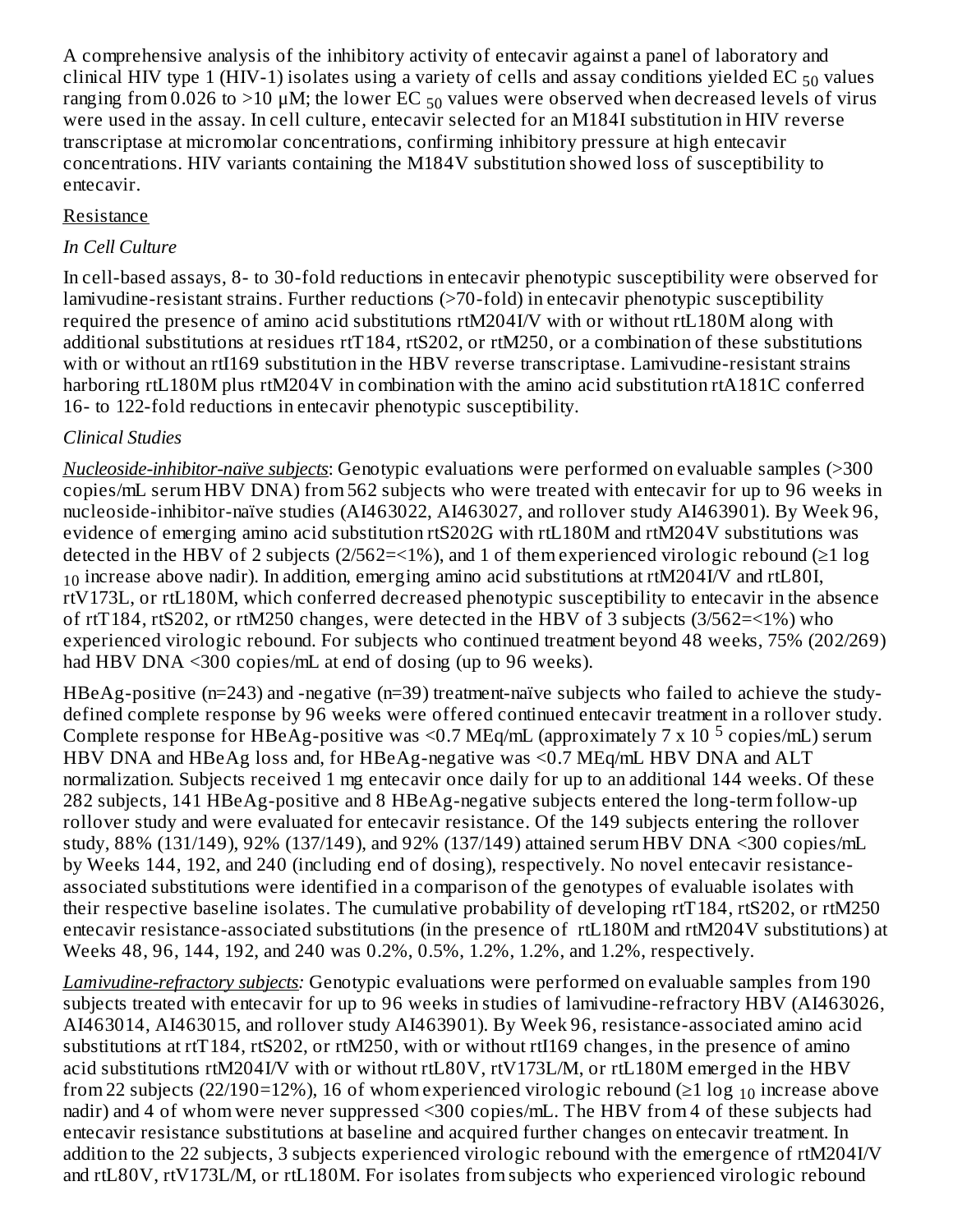with the emergence of resistance-associated substitutions (n=19), the median fold-change in entecavir  $\rm EC$   $_{50}$  values from reference was 19-fold at baseline and 106-fold at the time of virologic rebound. For subjects who continued treatment beyond 48 weeks, 40% (31/77) had HBV DNA <300 copies/mL at end of dosing (up to 96 weeks).

Lamivudine-refractory subjects (n=157) who failed to achieve the study-defined complete response by Week 96 were offered continued entecavir treatment. Subjects received 1 mg entecavir once daily for up to an additional 144 weeks. Of these subjects, 80 subjects entered the long-term follow-up study and were evaluated for entecavir resistance. By Weeks 144, 192, and 240 (including end of dosing), 34% (27/80), 35% (28/80), and 36% (29/80), respectively, attained HBV DNA <300 copies/mL. The cumulative probability of developing rtT184, rtS202, or rtM250 entecavir resistance-associated substitutions (in the presence of rtM204I/V with or without rtL180M substitutions) at Weeks 48, 96, 144, 192, and 240 was 6.2%, 15%, 36.3%, 46.6%, and 51.5%, respectively. The HBV of 6 subjects developed rtA181C/G/S/T amino acid substitutions while receiving entecavir, and of these, 4 developed entecavir resistance-associated substitutions at rtT184, rtS202, or rtM250 and 1 had an rtT184S substitution at baseline. Of 7 subjects whose HBV had an rtA181 substitution at baseline, 2 also had substitutions at rtT184, rtS202, or rtM250 at baseline and another 2 developed them while on treatment with entecavir.

In a post-approval integrated analysis of entecavir resistance data from 17 Phase 2 and 3 clinical trials, an emergent entecavir resistance-associated substitution rtA181C was detected in 5 out of 1461 (0.3%) subjects during treatment with entecavir. This substitution was detected only in the presence of lamivudine resistance-associated substitutions rtL180M plus rtM204V.

#### Cross-resistance

Cross-resistance has been observed among HBV nucleoside analogue inhibitors. In cell-based assays, entecavir had 8- to 30-fold less inhibition of HBV DNA synthesis for HBV containing lamivudine and telbivudine resistance-associated substitutions rtM204I/V with or without rtL180M than for wild-type HBV. Substitutions rtM204I/V with or without rtL80I/V, rtV173L, or rtL180M, which are associated with lamivudine and telbivudine resistance, also confer decreased phenotypic susceptibility to entecavir. The efficacy of entecavir against HBV harboring adefovir resistance-associated substitutions has not been established in clinical trials. HBV isolates from lamivudine-refractory subjects failing entecavir therapy were susceptible in cell culture to adefovir but remained resistant to lamivudine. Recombinant HBV genomes encoding adefovir resistance-associated substitutions at either rtA181V or rtN236T had 1.1- or 0.3-fold shifts in susceptibility to entecavir in cell culture, respectively.

## **13 NONCLINICAL TOXICOLOGY**

## **13.1 Carcinogenesis, Mutagenesis, Impairment of Fertility**

#### **Carcinogenesis**

Long-term oral carcinogenicity studies of entecavir in mice and rats were carried out at exposures up to approximately 42 times (mice) and 35 times (rats) those observed in humans at the highest recommended dose of 1 mg/day. In mouse and rat studies, entecavir was positive for carcinogenic findings.

In mice, lung adenomas were increased in males and females at exposures 3 and 40 times those in humans. Lung carcinomas in both male and female mice were increased at exposures 40 times those in humans. Combined lung adenomas and carcinomas were increased in male mice at exposures 3 times and in female mice at exposures 40 times those in humans. Tumor development was preceded by pneumocyte proliferation in the lung, which was not observed in rats, dogs, or monkeys administered entecavir, supporting the conclusion that lung tumors in mice may be a species-specific event. Hepatocellular carcinomas were increased in males and combined liver adenomas and carcinomas were also increased at exposures 42 times those in humans. Vascular tumors in female mice (hemangiomas of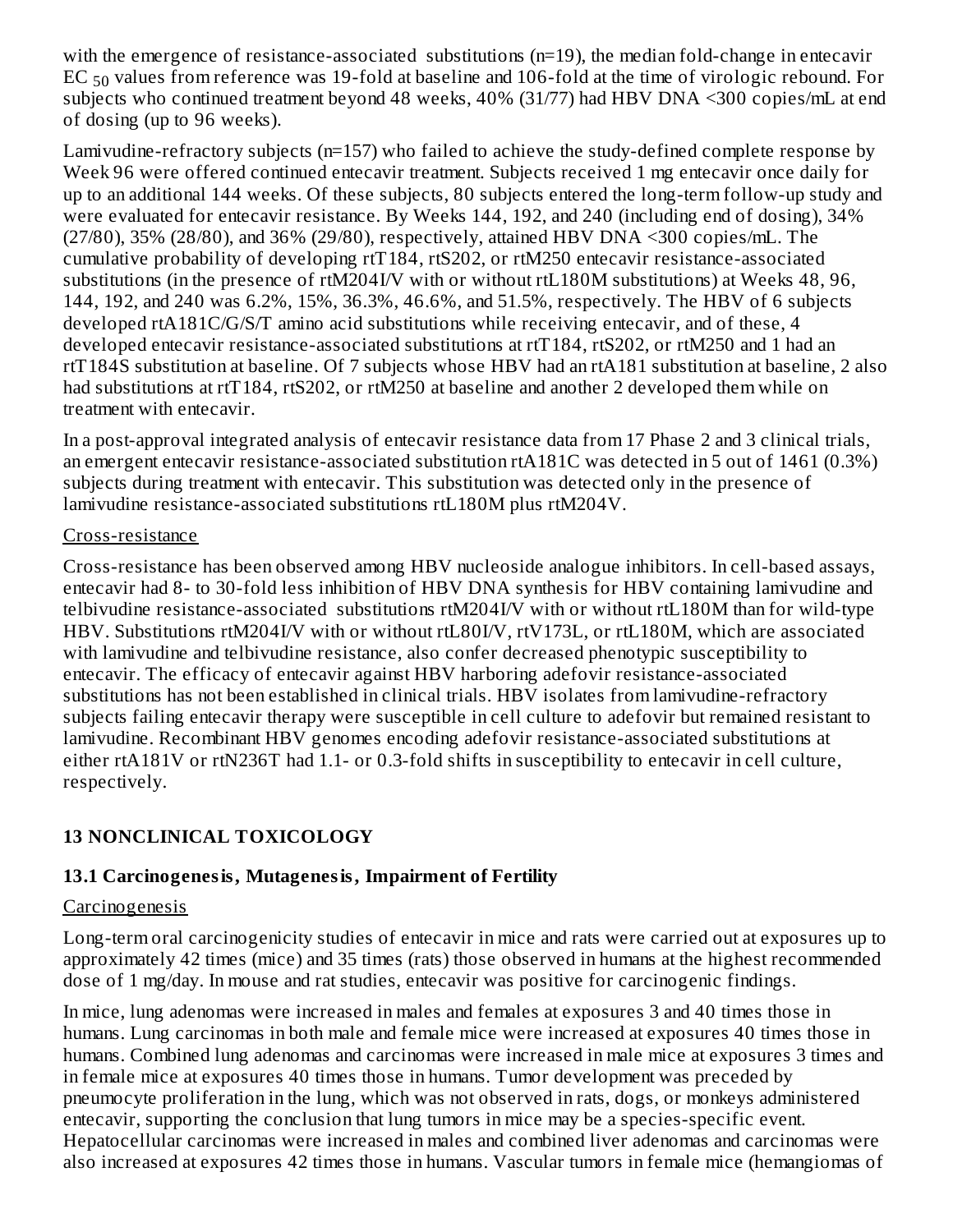ovaries and uterus and hemangiosarcomas of spleen) were increased at exposures 40 times those in humans. In rats, hepatocellular adenomas were increased in females at exposures 24 times those in humans; combined adenomas and carcinomas were also increased in females at exposures 24 times those in humans. Brain gliomas were induced in both males and females at exposures 35 and 24 times those in humans. Skin fibromas were induced in females at exposures 4 times those in humans.

It is not known how predictive the results of rodent carcinogenicity studies may be for humans.

## Mutagenesis

Entecavir was clastogenic to human lymphocyte cultures. Entecavir was not mutagenic in the Ames bacterial reverse mutation assay using *S. typhimurium* and *E. coli* strains in the presence or absence of metabolic activation, a mammalian-cell gene mutation assay, and a transformation assay with Syrian hamster embryo cells. Entecavir was also negative in an oral micronucleus study and an oral DNA repair study in rats.

## Impairment of Fertility

In reproductive toxicology studies, in which animals were administered entecavir at up to 30 mg/kg for up to 4 weeks, no evidence of impaired fertility was seen in male or female rats at systemic exposures greater than 90 times those achieved in humans at the highest recommended dose of 1 mg/day. In rodent and dog toxicology studies, seminiferous tubular degeneration was observed at exposures 35 times or greater than those achieved in humans. No testicular changes were evident in monkeys.

## **14 CLINICAL STUDIES**

## **14.1 Outcomes in Adults**

## At 48 Weeks

The safety and efficacy of entecavir in adults were evaluated in three Phase 3 active-controlled trials. These studies included 1633 subjects 16 years of age or older with chronic hepatitis B virus infection (serum HBsAg-positive for at least 6 months) accompanied by evidence of viral replication (detectable serum HBV DNA, as measured by the bDNA hybridization or PCR assay). Subjects had persistently elevated ALT levels at least 1.3 times ULN and chronic inflammation on liver biopsy compatible with a diagnosis of chronic viral hepatitis. The safety and efficacy of entecavir were also evaluated in a study of 191 HBV-infected subjects with decompensated liver disease and in a study of 68 subjects coinfected with HBV and HIV.

## *Nucleoside-inhibitor-naïve Subjects with Compensated Liver Disease*

*HBeAg-positive:* Study AI463022 was a multinational, randomized, double-blind study of entecavir 0.5 mg once daily versus lamivudine 100 mg once daily for a minimum of 52 weeks in 709 (of 715 randomized) nucleoside-inhibitor-naïve subjects with chronic hepatitis B virus infection, compensated liver disease, and detectable HBeAg. The mean age of subjects was 35 years, 75% were male, 57% were Asian, 40% were Caucasian, and 13% had previously received interferon-α. At baseline, subjects had a mean Knodell Necroinflammatory Score of 7.8, mean serum HBV DNA as measured by Roche COBAS Amplicor  $^\circledR$  PCR assay was 9.66 log  $_{10}$  copies/mL, and mean serum ALT level was 143 U/L. Paired, adequate liver biopsy samples were available for 89% of subjects.

*HBeAg-negative (anti-HBe-positive/HBV DNA-positive):* Study AI463027 was a multinational, randomized, double-blind study of entecavir 0.5 mg once daily versus lamivudine 100 mg once daily for a minimum of 52 weeks in 638 (of 648 randomized) nucleoside-inhibitor-naïve subjects with HBeAg-negative (HBeAb-positive) chronic hepatitis B virus infection and compensated liver disease. The mean age of subjects was 44 years, 76% were male, 39% were Asian, 58% were Caucasian, and 13% had previously received interferon-α. At baseline, subjects had a mean Knodell Necroinflammatory Score of 7.8, mean serum HBV DNA as measured by Roche COBAS Amplicor PCR assay was 7.58  $\log_{10}$ copies/mL, and mean serum ALT level was 142 U/L. Paired, adequate liver biopsy samples were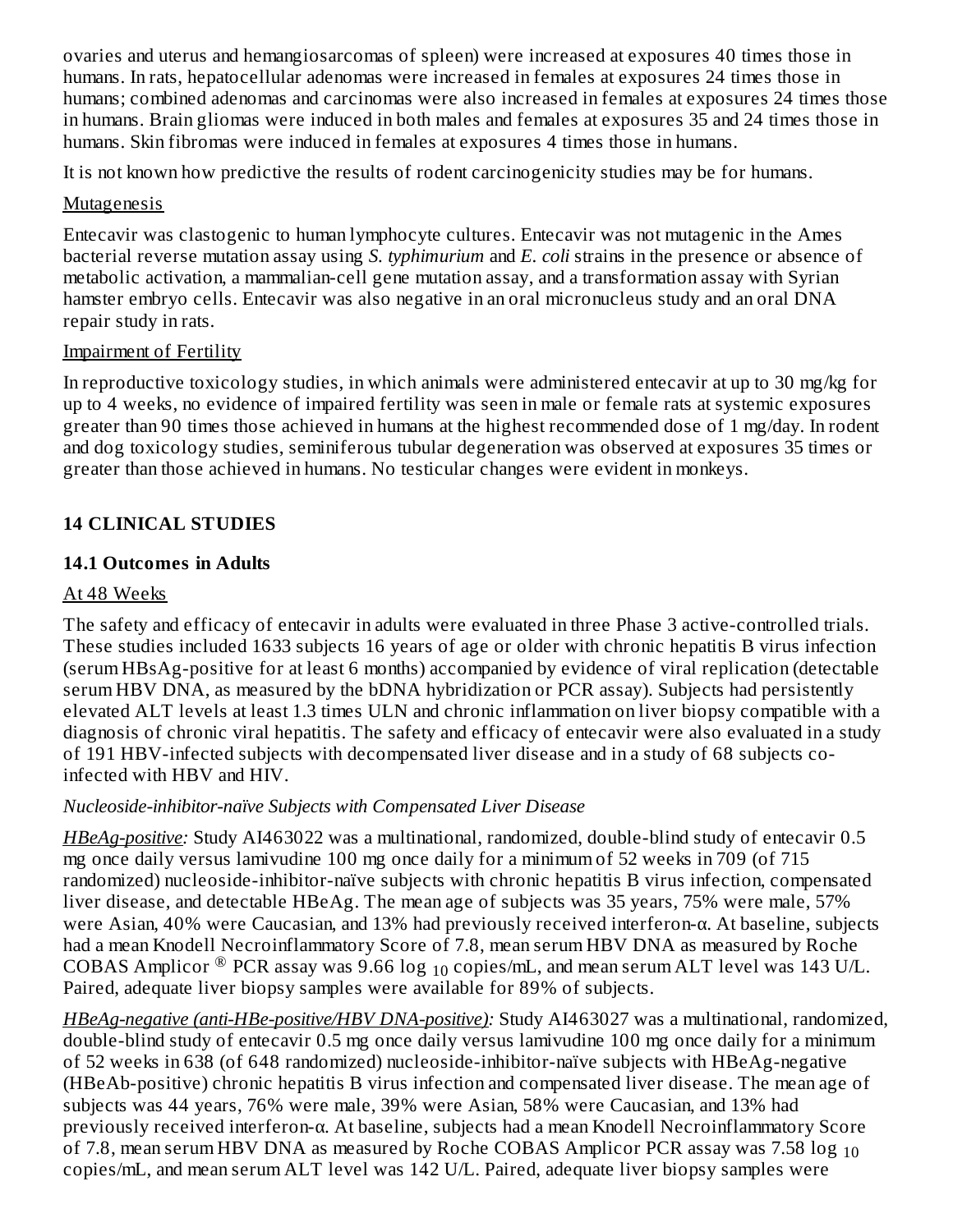available for 88% of subjects.

In Studies AI463022 and AI463027, entecavir was superior to lamivudine on the primary efficacy endpoint of Histologic Improvement, defined as a 2-point or greater reduction in Knodell Necroinflammatory Score with no worsening in Knodell Fibrosis Score at Week 48, and on the secondary efficacy measures of reduction in viral load and ALT normalization. Histologic Improvement and change in Ishak Fibrosis Score are shown in Table 9. Selected virologic, biochemical, and serologic outcome measures are shown in Table 10.

| Table 9: Histologic Improvement and Change in Ishak Fibrosis Score at Week 48, Nucleoside- |                   |                                                                  |                        |            |
|--------------------------------------------------------------------------------------------|-------------------|------------------------------------------------------------------|------------------------|------------|
|                                                                                            |                   | <b>Inhibitor-Naïve Subjects in Studies AI463022 and AI463027</b> |                        |            |
|                                                                                            |                   | Study AI463022 (HBeAg-Positive)                                  | Study AI463027 (HBeAg- |            |
|                                                                                            |                   |                                                                  | <b>Negative</b> )      |            |
|                                                                                            | <b>Entecavir</b>  | Lamivudine                                                       | <b>Entecavir</b>       | Lamivudine |
|                                                                                            | 0.5 <sub>mg</sub> | $100$ mg                                                         | 0.5 <sub>mg</sub>      | $100$ mg   |
|                                                                                            | $n=314$ a         | $n=314$ a                                                        | $n=296$ a              | $n=287$ a  |
| <b>Histologic Improvement (Knodell Scores)</b>                                             |                   |                                                                  |                        |            |
| Improvement <sup>b</sup>                                                                   | 72%               | 62%                                                              | 70%                    | 61%        |
| No improvement                                                                             | 21%               | 24%                                                              | 19%                    | 26%        |
| <b>Ishak Fibrosis Score</b>                                                                |                   |                                                                  |                        |            |
| Improvement <sup>c</sup>                                                                   | 39%               | 35%                                                              | 36%                    | 38%        |
| No change                                                                                  | 46%               | 40%                                                              | 41%                    | 34%        |
| Worsening <sup>c</sup>                                                                     | 8%                | 10%                                                              | 12%                    | 15%        |
| Missing Week 48 biopsy                                                                     | 7%                | 14%                                                              | 10%                    | 13%        |

a Subjects with evaluable baseline histology (baseline Knodell Necroinflammatory Score  $\geq$ 2).

 $^{\rm b}$  ≥2-point decrease in Knodell Necroinflammatory Score from baseline with no worsening of the Knodell Fibrosis Score.

 $\rm{c}$  For Ishak Fibrosis Score, improvement =  $\geq$ 1-point decrease from baseline and worsening =  $\geq$ 1-point increase from baseline.

| Table 10: Selected Virologic, Biochemical, and Serologic Endpoints at Week 48, Nucleoside-<br>Inhibitor-Naïve Subjects in Studies AI463022 and AI463027 |                   |                                           |                   |                                           |
|---------------------------------------------------------------------------------------------------------------------------------------------------------|-------------------|-------------------------------------------|-------------------|-------------------------------------------|
|                                                                                                                                                         |                   | <b>Study AI463022</b><br>(HBeAg-Positive) |                   | <b>Study AI463027</b><br>(HBeAg-Negative) |
|                                                                                                                                                         | <b>Entecavir</b>  | Lamivudine                                | Entecavir         | Lamivudine                                |
|                                                                                                                                                         | 0.5 <sub>mg</sub> | $100$ mg                                  | 0.5 <sub>mg</sub> | $100$ mg                                  |
|                                                                                                                                                         | $n = 354$         | $n = 355$                                 | $n=325$           | $n = 313$                                 |
| HBV DNA <sup>a</sup>                                                                                                                                    |                   |                                           |                   |                                           |
| Proportion undetectable (<300 copies/mL)                                                                                                                | 67%               | 36%                                       | 90%               | 72%                                       |
| Mean change from baseline                                                                                                                               | $-6.86$           | $-5.39$                                   | $-5.04$           | $-4.53$                                   |
| $(\log_{10} \text{copies/mL})$                                                                                                                          |                   |                                           |                   |                                           |
| ALT normalization $(\leq 1 \times ULN)$                                                                                                                 | 68%               | 60%                                       | 78%               | 71%                                       |
| <b>HBeAg</b> seroconversion                                                                                                                             | 21%               | 18%                                       | <b>NA</b>         | <b>NA</b>                                 |
| <sup>a</sup> Roche COBAS Amplicor PCR assay [lower limit of quantification (LLOQ) = 300 copies/mL].                                                     |                   |                                           |                   |                                           |

Histologic Improvement was independent of baseline levels of HBV DNA or ALT.

*Lamivudine-refractory Subjects with Compensated Liver Disease*

Study AI463026 was a multinational, randomized, double-blind study of entecavir in 286 (of 293 randomized) subjects with lamivudine-refractory chronic hepatitis B virus infection and compensated liver disease. Subjects receiving lamivudine at study entry either switched to entecavir 1 mg once daily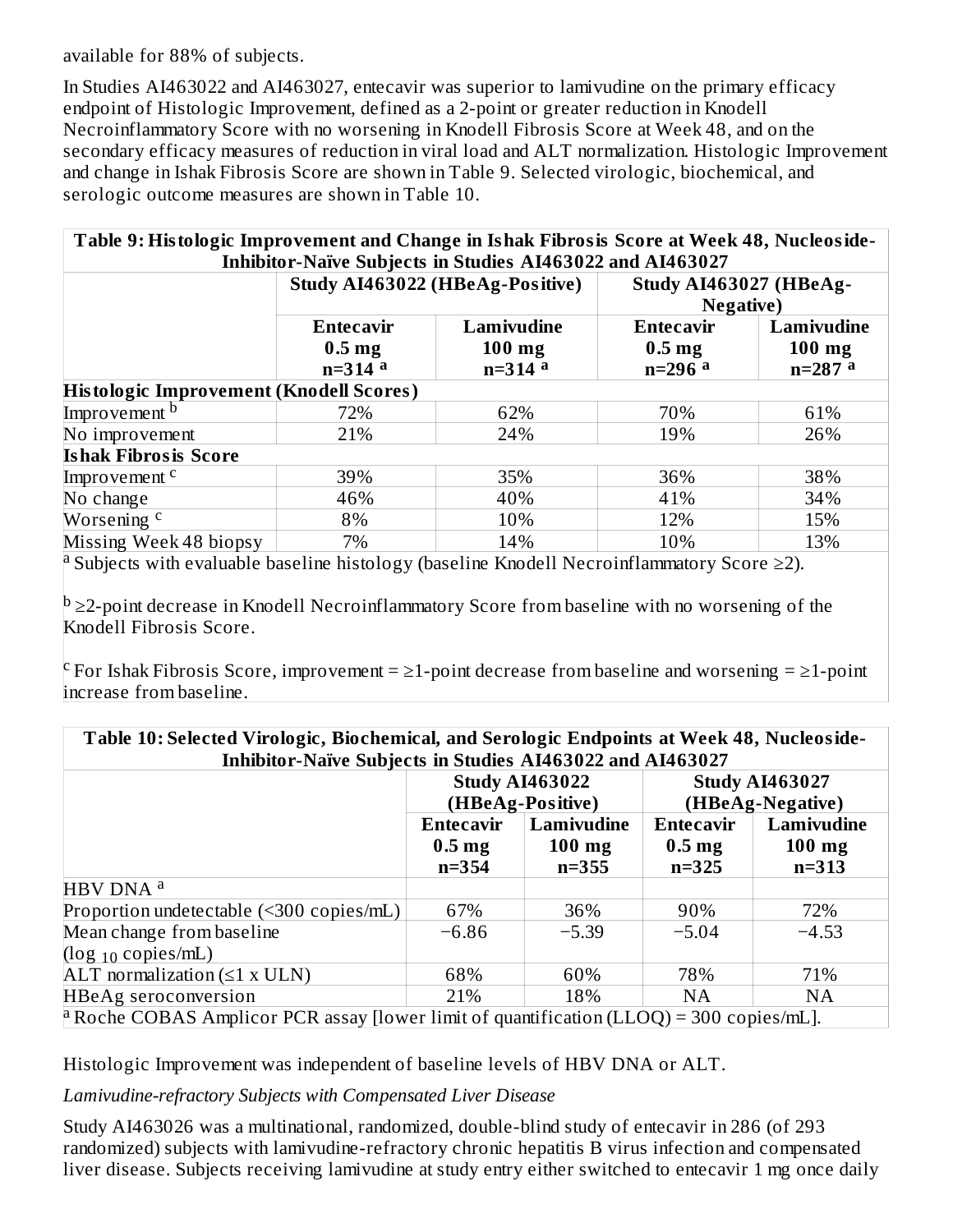(with neither a washout nor an overlap period) or continued on lamivudine 100 mg for a minimum of 52 weeks. The mean age of subjects was 39 years, 76% were male, 37% were Asian, 62% were Caucasian, and 52% had previously received interferon-α. The mean duration of prior lamivudine therapy was 2.7 years, and 85% had lamivudine resistance substitutions at baseline by an investigational line probe assay. At baseline, subjects had a mean Knodell Necroinflammatory Score of 6.5, mean serum HBV DNA as measured by Roche COBAS Amplicor PCR assay was 9.36  $\log_{10}$  copies/mL, and mean serum ALT level was 128 U/L. Paired, adequate liver biopsy samples were available for 87% of subjects.

Entecavir was superior to lamivudine on a primary endpoint of Histologic Improvement (using the Knodell Score at Week 48). These results and change in Ishak Fibrosis Score are shown in Table 11. Table 12 shows selected virologic, biochemical, and serologic endpoints.

| Table 11: Histologic Improvement and Change in Ishak Fibrosis Score at Week 48, Lamivudine- |                                              |            |
|---------------------------------------------------------------------------------------------|----------------------------------------------|------------|
|                                                                                             | <b>Refractory Subjects in Study AI463026</b> |            |
|                                                                                             | <b>Entecavir</b>                             | Lamivudine |
|                                                                                             | 1 <sub>mg</sub>                              | $100$ mg   |
|                                                                                             | $n=124$ <sup>a</sup>                         | $n=116$ a  |
| Histologic Improvement (Knodell Scores)                                                     |                                              |            |
| Improvement b                                                                               | 55%                                          | 28%        |
| No improvement                                                                              | 34%                                          | 57%        |
| <b>Ishak Fibrosis Score</b>                                                                 |                                              |            |
| Improvement <sup>c</sup>                                                                    | 34%                                          | 16%        |
| No change                                                                                   | 44%                                          | 42%        |
| Worsening <sup>c</sup>                                                                      | 11%                                          | 26%        |
| Missing Week 48 biopsy                                                                      | 11%                                          | 16%        |

a Subjects with evaluable baseline histology (baseline Knodell Necroinflammatory Score  $\geq$ 2).

 $^{\rm b}$  ≥2-point decrease in Knodell Necroinflammatory Score from baseline with no worsening of the Knodell Fibrosis Score.

 $\rm{c}$  For Ishak Fibrosis Score, improvement =  $\geq$ 1-point decrease from baseline and worsening =  $\geq$ 1-point increase from baseline.

| Table 12: Selected Virologic, Biochemical, and Serologic Endpoints at Week 48, Lamivudine-<br><b>Refractory Subjects in Study AI463026</b> |                                             |                                     |
|--------------------------------------------------------------------------------------------------------------------------------------------|---------------------------------------------|-------------------------------------|
|                                                                                                                                            | Entecavir<br>$1 \,\mathrm{mg}$<br>$n = 141$ | Lamivudine<br>$100$ mg<br>$n = 145$ |
| HBV DNA <sup>a</sup>                                                                                                                       |                                             |                                     |
| Proportion undetectable (<300 copies/mL)                                                                                                   | 19%                                         | $1\%$                               |
| Mean change from baseline ( $\log_{10}$ copies/mL)                                                                                         | $-5.11$                                     | $-0.48$                             |
| ALT normalization $(\leq 1 \times ULN)$                                                                                                    | 61%                                         | 15%                                 |
| <b>HBeAg</b> seroconversion                                                                                                                | 8%                                          | 3%                                  |
| <sup>a</sup> Roche COBAS Amplicor PCR assay (LLOQ = 300 copies/mL).                                                                        |                                             |                                     |

Histologic Improvement was independent of baseline levels of HBV DNA or ALT.

*Subjects with Decompensated Liver Disease*

Study AI463048 was a randomized, open-label study of entecavir 1 mg once daily versus adefovir dipivoxil 10 mg once daily in 191 (of 195 randomized) adult subjects with HBeAg-positive or -negative chronic HBV infection and evidence of hepatic decompensation, defined as a Child-Turcotte-Pugh (CTP) score of 7 or higher. Subjects were either HBV-treatment-naïve or previously treated,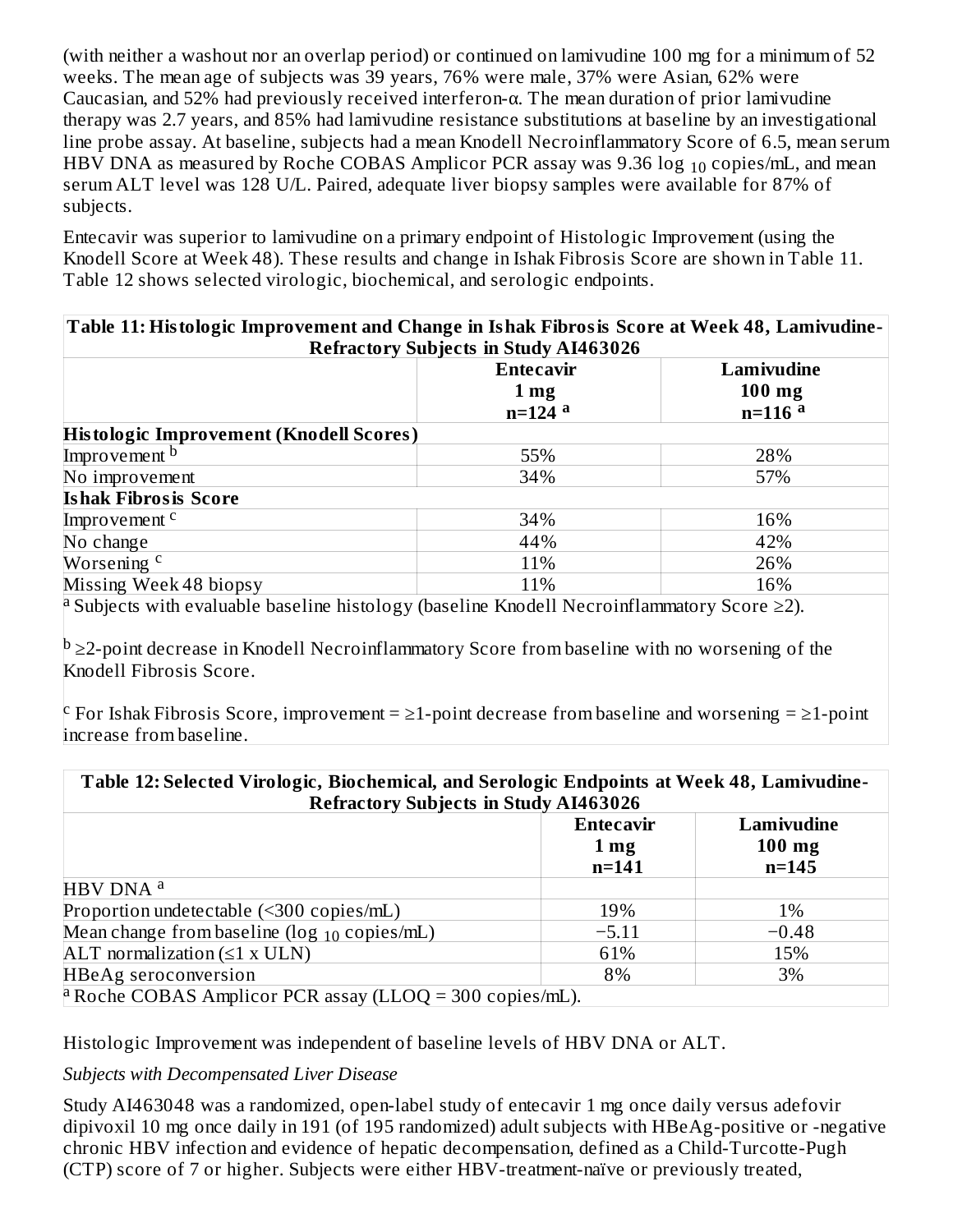predominantly with lamivudine or interferon-α.

In Study AI463048, 100 subjects were randomized to treatment with entecavir and 91 subjects to treatment with adefovir dipivoxil. Two subjects randomized to treatment with adefovir dipivoxil actually received treatment with entecavir for the duration of the study. The mean age of subjects was 52 years, 74% were male, 54% were Asian, 33% were Caucasian, and 5% were Black/African American. At baseline, subjects had a mean serum HBV DNA by PCR of 7.83  $\log_{10}$  copies/mL and mean ALT level of 100 U/L; 54% of subjects were HBeAg-positive; 35% had genotypic evidence of lamivudine resistance. The baseline mean CTP score was 8.6. Results for selected study endpoints at Week 48 are shown in Table 13.

**Table 13: Selected Endpoints at Week 48, Subjects with Decompensated Liver Dis eas e, Study AI463048**

|                                              | Entecavir       | <b>Adefovir Dipivoxil</b> |
|----------------------------------------------|-----------------|---------------------------|
|                                              | 1 <sub>mg</sub> | 10 <sub>mg</sub>          |
|                                              | $n=100$ a       | $n=91$ <sup>a</sup>       |
| HBV DNA b                                    |                 |                           |
| Proportion undetectable (<300 copies/mL)     | 57%             | 20%                       |
| Stable or improved CTP score <sup>c</sup>    | 61%             | 67%                       |
| HBsAg loss                                   | 5%              |                           |
| Normalization of ALT $(\leq 1 \times ULN)^d$ | 49/78 (63%)     | 33/71 (46%)               |

Endpoints were analyzed using intention-to-treat (ITT) method, treated subjects as randomized. a

 $^{\rm b}$  Roche COBAS Amplicor PCR assay (LLOQ = 300 copies/mL).

 $\rm c$  Defined as decrease or no change from baseline in CTP score.

 $^{\rm d}$  Denominator is subjects with abnormal values at baseline.

ULN=upper limit of normal.

## *Subjects Co-infected with HIV and HBV*

Study AI463038 was a randomized, double-blind, placebo-controlled study of entecavir versus placebo in 68 subjects co-infected with HIV and HBV who experienced recurrence of HBV viremia while receiving a lamivudine-containing highly active antiretroviral (HAART) regimen. Subjects continued their lamivudine-containing HAART regimen (lamivudine dose 300 mg/day) and were assigned to add either entecavir 1 mg once daily (51 subjects) or placebo (17 subjects) for 24 weeks followed by an open-label phase for an additional 24 weeks where all subjects received entecavir. At baseline, subjects had a mean serum HBV DNA level by PCR of 9.13  $\log_{10}$  copies/mL. Ninety-nine percent of subjects were HBeAg-positive at baseline, with a mean baseline ALT level of 71.5 U/L. Median HIV RNA level remained stable at approximately 2  $\log_{10}$  copies/mL through 24 weeks of blinded therapy. Virologic and biochemical endpoints at Week 24 are shown in Table 14. There are no data in patients with HIV/HBV co-infection who have not received prior lamivudine therapy. Entecavir has not been evaluated in HIV/HBV co-infected patients who were not simultaneously receiving effective HIV treatment *[see Warnings and Precautions (5.2)].*

| Table 14: Virologic and Biochemical Endpoints at Week 24, Study AI463038 |                             |                      |
|--------------------------------------------------------------------------|-----------------------------|----------------------|
|                                                                          | Entecavir 1 mg <sup>a</sup> | Placebo <sup>a</sup> |
|                                                                          | $n=51$                      | $n=17$               |
| HBV DNA <sup>b</sup>                                                     |                             |                      |
| Proportion undetectable (<300 copies/mL)                                 | 6%                          |                      |
| Mean change from baseline ( $\log_{10}$ copies/mL)                       | $-3.65$                     | +0.11                |
|                                                                          |                             |                      |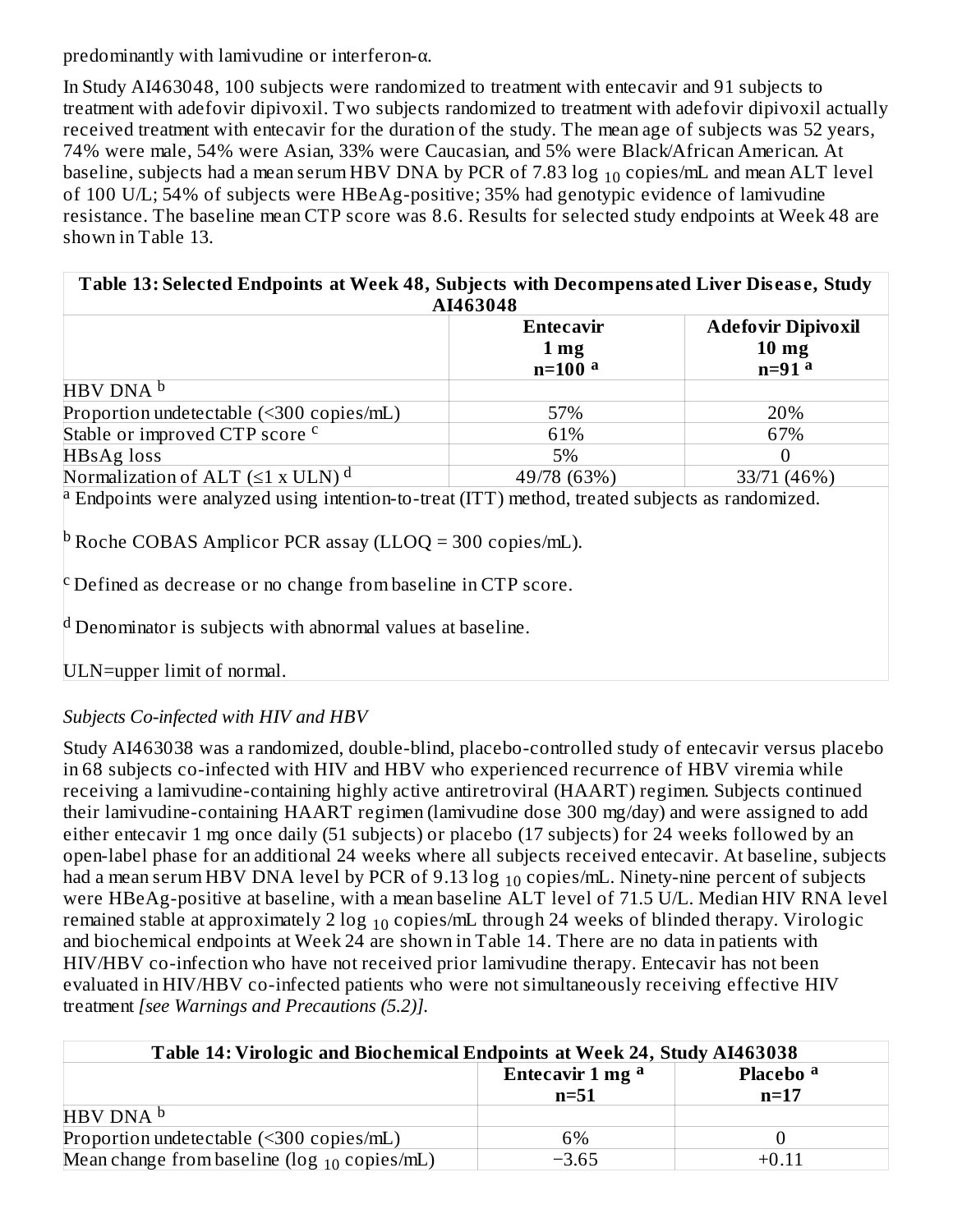| ALT normalization $(\leq 1 \times \text{ULN})$                             | 34\% $\rm{C}$ | $8\%$ c |
|----------------------------------------------------------------------------|---------------|---------|
| $\alpha$ All subjects also received a lamivudine-containing HAART regimen. |               |         |
| <sup>p</sup> Roche COBAS Amplicor PCR assay (LLOQ = 300 copies/mL).        |               |         |

 $\rm ^c$  Percentage of subjects with abnormal ALT (>1 x ULN) at baseline who achieved ALT normalization (n=35 for entecavir and n=12 for placebo).

For subjects originally assigned to entecavir, at the end of the open-label phase (Week 48), 8% of subjects had HBV DNA <300 copies/mL by PCR, the mean change from baseline HBV DNA by PCR was −4.2 log  $_{10}$  copies/mL, and 37% of subjects with abnormal ALT at baseline had ALT normalization  $(≤1 x ULN).$ 

### Beyond 48 Weeks

The optimal duration of therapy with entecavir is unknown. According to protocol-mandated criteria in the Phase 3 clinical trials, subjects discontinued entecavir or lamivudine treatment after 52 weeks according to a definition of response based on HBV virologic suppression (<0.7 MEq/mL by bDNA assay) and loss of HBeAg (in HBeAg-positive subjects) or ALT <1.25 x ULN (in HBeAg-negative subjects) at Week 48. Subjects who achieved virologic suppression but did not have serologic response (HBeAg-positive) or did not achieve ALT <1.25 x ULN (HBeAg-negative) continued blinded dosing through 96 weeks or until the response criteria were met. These protocol-specified subject management guidelines are not intended as guidance for clinical practice.

### *Nucleoside-inhibitor-naïve Subjects*

Among nucleoside-inhibitor-naïve, HBeAg-positive subjects (Study AI463022), 243 (69%) entecavirtreated subjects and 164 (46%) lamivudine-treated subjects continued blinded treatment for up to 96 weeks. Of those continuing blinded treatment in Year 2, 180 (74%) entecavir subjects and 60 (37%) lamivudine subjects achieved HBV DNA <300 copies/mL by PCR at the end of dosing (up to 96 weeks). 193 (79%) entecavir subjects achieved  $ALT \leq 1$  x ULN compared to 112 (68%) lamivudine subjects, and HBeAg seroconversion occurred in 26 (11%) entecavir subjects and 20 (12%) lamivudine subjects.

Among nucleoside-inhibitor-naïve, HBeAg-positive subjects, 74 (21%) entecavir subjects and 67 (19%) lamivudine subjects met the definition of response at Week 48, discontinued study drugs, and were followed off treatment for 24 weeks. Among entecavir responders, 26 (35%) subjects had HBV DNA  $\leq$ 300 copies/mL, 55 (74%) subjects had ALT  $\leq$ 1 x ULN, and 56 (76%) subjects sustained HBeAg seroconversion at the end of follow-up. Among lamivudine responders, 20 (30%) subjects had HBV DNA <300 copies/mL, 41 (61%) subjects had ALT  $\leq$ 1 x ULN, and 47 (70%) subjects sustained HBeAg seroconversion at the end of follow-up.

Among nucleoside-inhibitor-naïve, HBeAg-negative subjects (Study AI463027), 26 (8%) entecavirtreated subjects and 28 (9%) lamivudine-treated subjects continued blinded treatment for up to 96 weeks. In this small cohort continuing treatment in Year 2, 22 entecavir and 16 lamivudine subjects had HBV DNA <300 copies/mL by PCR, and 7 and 6 subjects, respectively, had  $ALT \le 1$  x ULN at the end of dosing (up to 96 weeks).

Among nucleoside-inhibitor-naïve, HBeAg-negative subjects, 275 (85%) entecavir subjects and 245 (78%) lamivudine subjects met the definition of response at Week 48, discontinued study drugs, and were followed off treatment for 24 weeks. In this cohort, very few subjects in each treatment arm had HBV DNA <300 copies/mL by PCR at the end of follow-up. At the end of follow-up, 126 (46%) entecavir subjects and 84 (34%) lamivudine subjects had  $ALT \leq 1$  x ULN.

## *Lamivudine-refractory Subjects*

Among lamivudine-refractory subjects (Study AI463026), 77 (55%) entecavir-treated subjects and 3 (2%) lamivudine subjects continued blinded treatment for up to 96 weeks. In this cohort of entecavir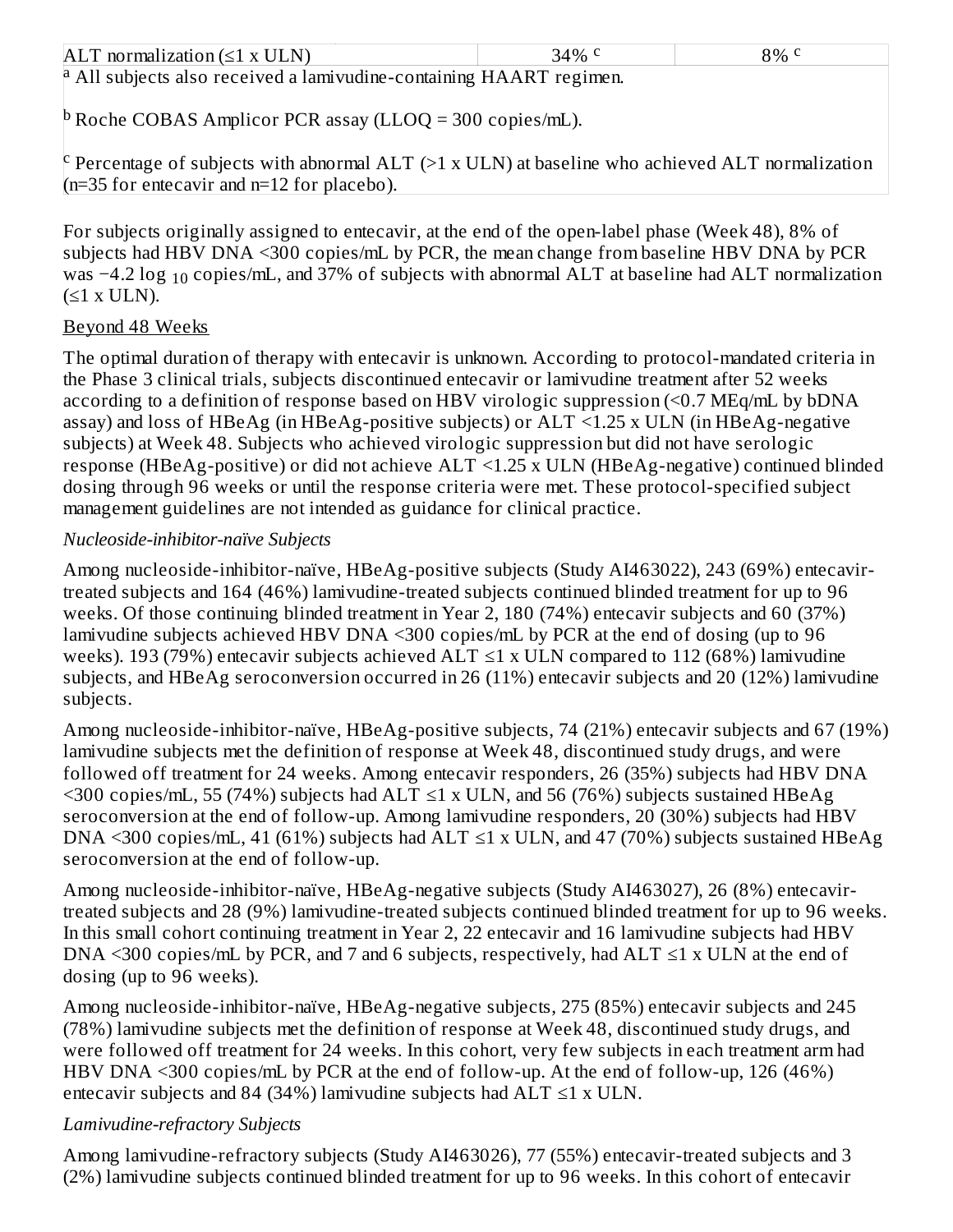subjects, 31 (40%) subjects achieved HBV DNA <300 copies/mL, 62 (81%) subjects had ALT  $\leq$ 1 x ULN, and 8 (10%) subjects demonstrated HBeAg seroconversion at the end of dosing.

## **14.2 Outcomes in Pediatric Subjects**

The pharmacokinetics, safety and antiviral activity of entecavir in pediatric subjects were initially assessed in Study AI463028. Twenty-four treatment-naïve and 19 lamivudine-experienced HBeAgpositive pediatric subjects 2 to less than 18 years of age with compensated CHB and elevated ALT were treated with entecavir 0.015 mg/kg (up to 0.5 mg) or 0.03 mg/kg (up to 1 mg) once daily. Fiftyeight percent (14/24) of treatment-naïve subjects and 47% (9/19) of lamivudine-experienced subjects achieved HBV DNA <50 IU/mL at Week 48 and ALT normalized in 83% (20/24) of treatment-naïve and 95% (18/19) of lamivudine-experienced subjects.

Safety and antiviral efficacy were confirmed in Study AI463189, an ongoing study of entecavir among 180 nucleoside-inhibitor-treatment-naïve pediatric subjects 2 to less than 18 years of age with HBeAgpositive chronic hepatitis B infection, compensated liver disease, and elevated ALT. Subjects were randomized 2:1 to receive blinded treatment with entecavir 0.015 mg/kg up to 0.5 mg/day (N=120) or placebo (N=60). The randomization was stratified by age group (2 to 6 years; >6 to 12 years; and >12 to <18 years). Baseline demographics and HBV disease characteristics were comparable between the 2 treatment arms and across age cohorts. At study entry, the mean HBV DNA was 8.1  $\log_{10}$  IU/mL and mean ALT was 103 U/L. The primary efficacy endpoint was a composite of HBeAg seroconversion and serum HBV DNA <50 IU/mL at Week 48assessed in the first 123 subjects reaching 48 weeks of blinded treatment. Twenty-four percent (20/82) of subjects in the entecavir-treated group and 2% (1/41) of subjects in the placebo-treated group met the primary endpoint. Forty-six percent (38/82) of entecavir -treated subjects and 2% (1/41) of placebo-treated subjects achieved HBV DNA <50 IU/mL at Week 48. ALT normalization occurred in 67% (55/82) of entecavir-treated subjects and 22% (9/41) of placebotreated subjects; 24% (20/82) of entecavir-treated subjects and 12% (5/41) of placebo-treated subjects had HBeAg seroconversion.

## **16 HOW SUPPLIED/STORAGE AND HANDLING**

Entecavir tablets, USP are available in the following strengths and configurations of plastic bottles with child-resistant closures:

| Product Strength and<br>Dosage Form | Description                                               | Quantity NDC<br>Number |        |
|-------------------------------------|-----------------------------------------------------------|------------------------|--------|
| 0.5 mg film-coated                  | White to off-white, round-shaped tablet, debossed 'BG' on | 30                     | 42806- |
| tablet                              | one side and '301' on the other side.                     | tablets                | 658-30 |
|                                     | Pink, round-shaped tablet, debossed 'BG' on one side and  | 30                     | 42806- |
|                                     | 1 mg film-coated tablet '102' on the other side.          | tablets                | 659-30 |

**Storage** 

Entecavir tablets, USP should be stored in a tightly closed container at 20° to 25°C (68° to 77°F) [see USP Controlled Room Temperature]. Protect from light.

## **17 PATIENT COUNSELING INFORMATION**

See FDA-approved patient labeling (Patient Information).

Severe Acute Exacerbation of Hepatitis after Discontinuation of Treatment

Inform patients that discontinuation of anti-hepatitis B therapy, including entecavir, may result in severe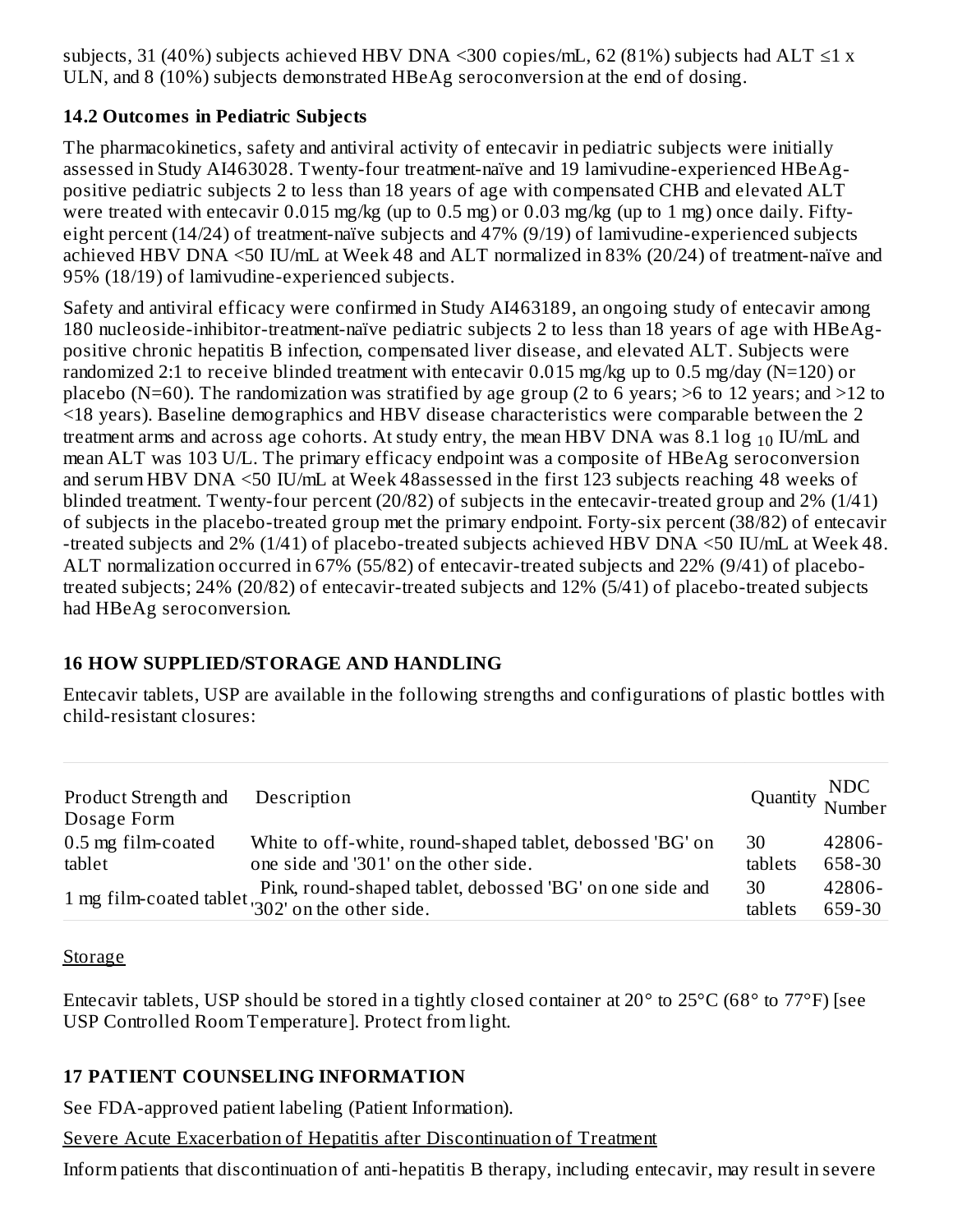acute exacerbations of hepatitis B. Advise the patient to not discontinue entecavir without first informing their healthcare provider *[see Warnings and Precautions (5.1)]* .

#### Risk of Development of HIV-1 Resistance in Patients with HIV-1 Coinfection

Inform patients that if they have or develop HIV infection and are not receiving effective HIV treatment, entecavir may increase the risk of development of resistance to HIV medication *[see Warnings and Precautions (5.2)]* .

### Lactic Acidosis and Severe Hepatomegaly

Lactic acidosis and severe hepatomegaly with steatosis, including fatal cases, have been reported with use of drugs similar to entecavir. Advise patients to contact their healthcare provider immediately and stop entecavir if they develop clinical symptoms suggestive of lactic acidosis or pronounced hepatotoxicity *[see Warnings and Precautions (5.3)]* .

### Missed Dosage

Inform patients that it is important to take entecavir on a regular dosing schedule on an empty stomach (at least 2 hours after a meal and 2 hours before the next meal) and to avoid missing doses as it can result in development of resistance *[see Dosage and Administration (2.1)]* .

Treatment Duration Advise patients that in the treatment of chronic hepatitis B, the optimal duration of treatment is unknown. The relationship between response and long-term prevention of outcomes such as hepatocellular carcinoma is not known.

### Pregnancy Registry

Advise patients that there is a pregnancy exposure registry that monitors pregnancy outcomes in women exposed to entecavir during pregnancy *[see Use in Specific Populations (8.1)]*.

### **Patient Information**

## **Entecavir (en tek' a vir) Tablets, USP**

Read this Patient Information before you start taking entecavir tablets and each time you get a refill. There may be new information. This information does not take the place of talking with your healthcare provider about your medical condition or treatment.

## **What is the most important information I should know about Entecavir Tablets?**

### **1. Your hepatitis B virus (HBV) infection may get wors e if you stop taking entecavir tablets.** This usually happens within 6 months after stopping entecavir tablets.

- Take entecavir tablets exactly as prescribed.
- Do not run out of entecavir tablets.
- Do not stop entecavir tablets without talking to your healthcare provider.
- Your healthcare provider should monitor your health and do regular blood tests to check your liver if you stop taking entecavir tablets.

**2. If you have or get HIV that is not being treated with medicines while taking entecavir tablets, the HIV virus may develop resistance to certain HIV medicines and become harder to treat.** You should get an HIV test before you start taking entecavir tablets and anytime after that when there is a chance you were exposed to HIV.

## **Entecavir tablets can caus e s erious side effects including:**

**3. Lactic acidosis (buildup of acid in the blood). Some people who have taken entecavir tablets or medicines like entecavir tablets (a nucleoside analogue) have developed a s erious condition called** lactic **acidosis.** Lactic acidosis is a serious medical emergency that can cause death. Lactic acidosis must be treated in the hospital. Reports of lactic acidosis with entecavir tablets generally involved patients who were seriously ill due to their liver disease or other medical condition.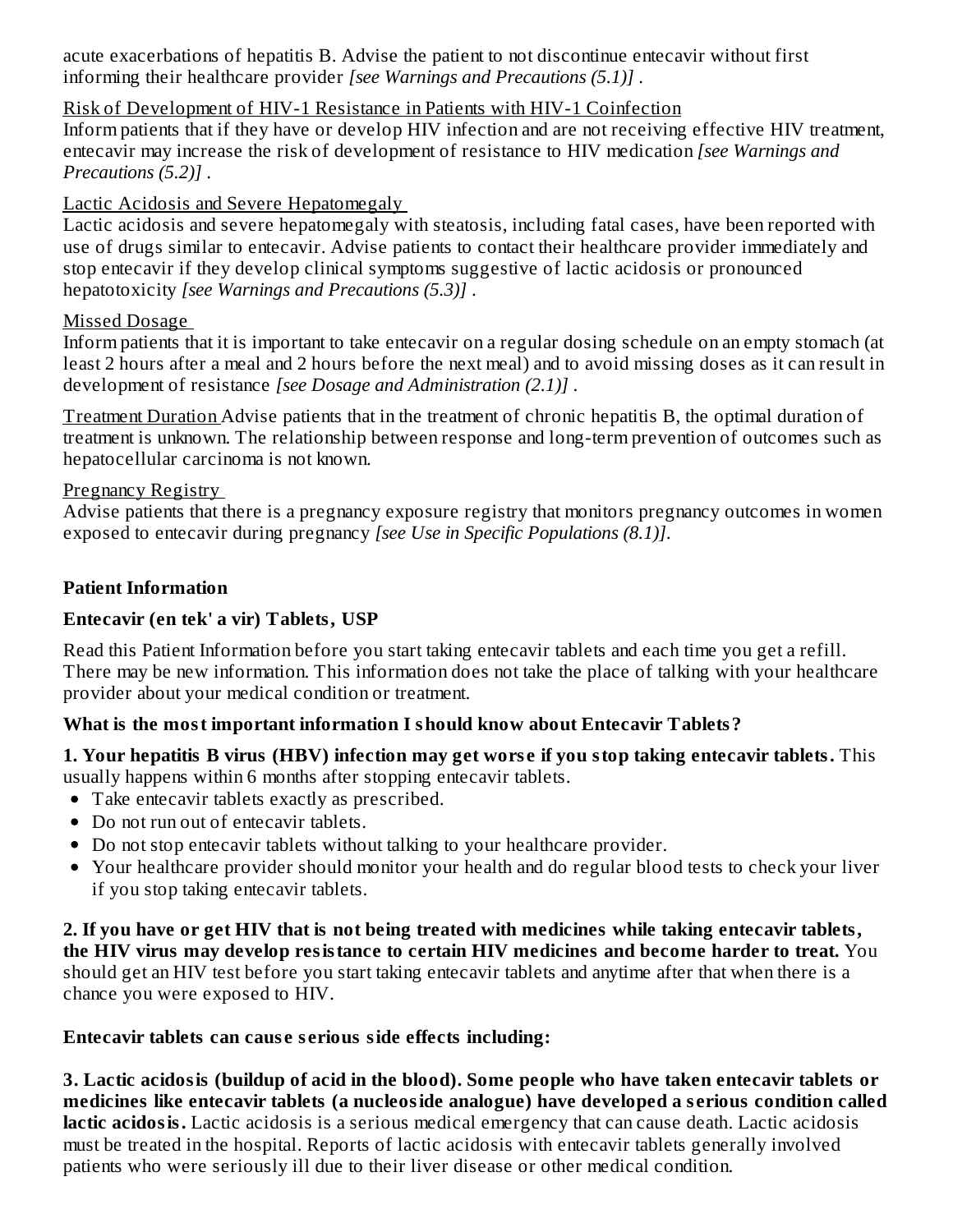**Call your healthcare provider right away if you get any of the following signs or symptoms of lactic acidosis:**

- You feel very weak or tired.
- You have unusual (not normal) muscle pain.
- You have trouble breathing.
- You have stomach pain with nausea and vomiting.
- You feel cold, especially in your arms and legs.
- You feel dizzy or light-headed.
- You have a fast or irregular heartbeat.

**4. Serious liver problems. Some people who have taken medicines like entecavir tablets have developed s erious liver problems called hepatotoxicity, with liver enlargement (hepatomegaly) and fat in the liver (steatosis). Hepatomegaly with steatosis is a s erious medical emergency that can caus e death.**

#### Call your healthcare provider right away if you get any of the following signs or symptoms of liver **problems:**

- Your skin or the white part of your eyes turns yellow (jaundice).
- Your urine turns dark.
- Your bowel movements (stools) turn light in color.
- You don't feel like eating food for several days or longer.
- You feel sick to your stomach (nausea).
- You have lower stomach pain.

You may be more likely to get lactic acidosis or serious liver problems if you are female, very overweight, or have been taking nucleoside analogue medicines, like entecavir tablets, for a long time.

## **What are Entecavir Tablets?**

Entecavir tablets are a prescription medicine used to treat chronic hepatitis B virus (HBV) in adults and children 2 years of age and older who have active liver disease.

- Entecavir tablets will not cure HBV.
- Entecavir tablets may lower the amount of HBV in the body.
- Entecavir tablets may lower the ability of HBV to multiply and infect new liver cells.
- Entecavir tablets may improve the condition of your liver.
- It is not known whether entecavir tablets will reduce your chances of getting liver cancer or liver damage (cirrhosis), which may be caused by chronic HBV infection.
- It is not known if entecavir tablets are safe and effective for use in children less than 2 years of age.

## **What should I tell my healthcare provider before taking Entecavir Tablets?**

Before you take entecavir tablets, tell your healthcare provider if you:

- have kidney problems. Your entecavir tablets dose or schedule may need to be changed.
- have received medicine for HBV before. Some people, especially those who have already been treated with certain other medicines for HBV infection, may develop resistance to entecavir tablets. These people may have less benefit from treatment with entecavir tablets and may have worsening of hepatitis after resistant virus appears. Your healthcare provider will test the level of the hepatitis B virus in your blood regularly.
- have any other medical conditions.
- are pregnant or plan to become pregnant. It is not known if entecavir tablets will harm your unborn baby. Talk to your healthcare provider if you are pregnant or plan to become pregnant.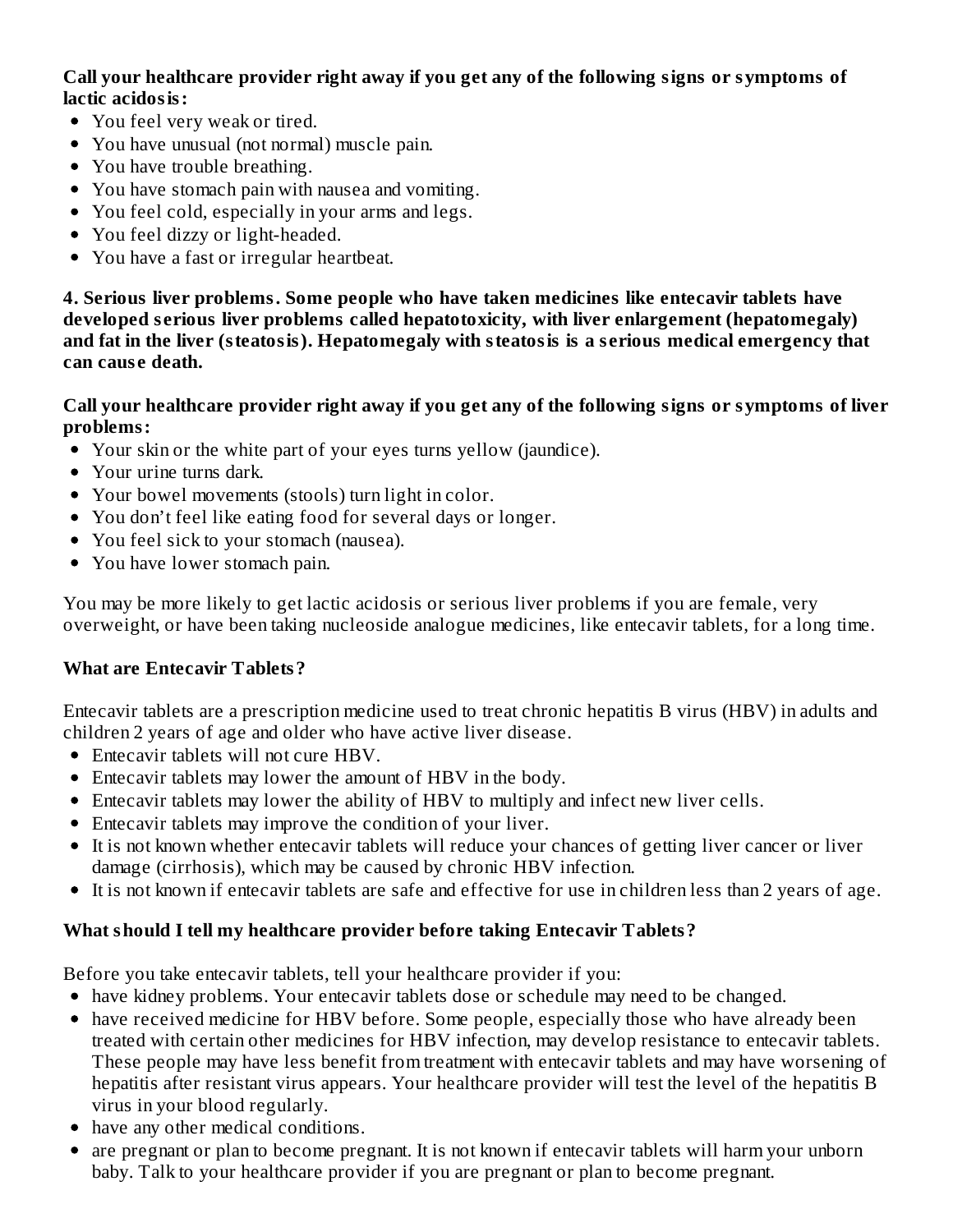**Antiretroviral Pregnancy Registry.** If you take entecavir tablets while you are pregnant, talk to your healthcare provider about how you can take part in the entecavir tablets Antiretroviral Pregnancy Registry. The purpose of the pregnancy registry is to collect information about the health of you and your baby.

are breastfeeding or plan to breastfeed. It is not known if entecavir can pass into your breast milk. You and your healthcare provider should decide if you will take entecavir tablets or breastfeed.

**Tell your healthcare provider about all the medicines you take,** including prescription and over-thecounter medicines, vitamins, and herbal supplements. Especially tell your healthcare provider if you have taken a medicine to treat HBV in the past.

Know the medicines you take. Keep a list of your medicines with you to show your healthcare provider and pharmacist when you get a new medicine.

### **How should I take Entecavir Tablets?**

- Take entecavir tablets exactly as your healthcare provider tells you to.
- Your healthcare provider will tell you how much entecavir to take.
- Your healthcare provider will tell you when and how often to take entecavir tablets.
- **Take entecavir tablets on an empty stomach,** at least 2 hours after a meal and at least 2 hours before the next meal.
- **Do not change your dos e or stop taking entecavir tablets without talking to your healthcare provider.**
- **If you miss a dos e of entecavir tablets,** take it as soon as you remember and then take your next dose at its regular time. If it is almost time for your next dose, skip the missed dose. Do not take two doses at the same time. Call your healthcare provider or pharmacist if you are not sure what to do.
- When your supply of entecavir tablets start to run low, call your healthcare provider or pharmacy for a refill. **Do not run out of entecavir tablets.**
- **If you take too much entecavir,** call your healthcare provider or go to the nearest emergency room right away.

#### **What are the possible side effects of Entecavir Tablets?**

#### **Entecavir tablets may caus e s erious side effects.** See " **What is the most important information I should know about entecavir tablets?**"

#### **The most common side effects of entecavir tablets include:**

- headache
- tiredness
- dizziness
- nausea

Tell your healthcare provider if you have any side effect that bothers you or that does not go away.

These are not all the possible side effects of entecavir tablets. For more information, ask your healthcare provider or pharmacist.

Call your doctor for medical advice about side effects. You may report side effects to the FDA at 1- 800-FDA-1088.

#### **How should I store Entecavir Tablets?**

- Store entecavir tablets at room temperature, between 20° to 25°C (68° to 77°F).
- Keep entecavir tablets in a tightly closed container.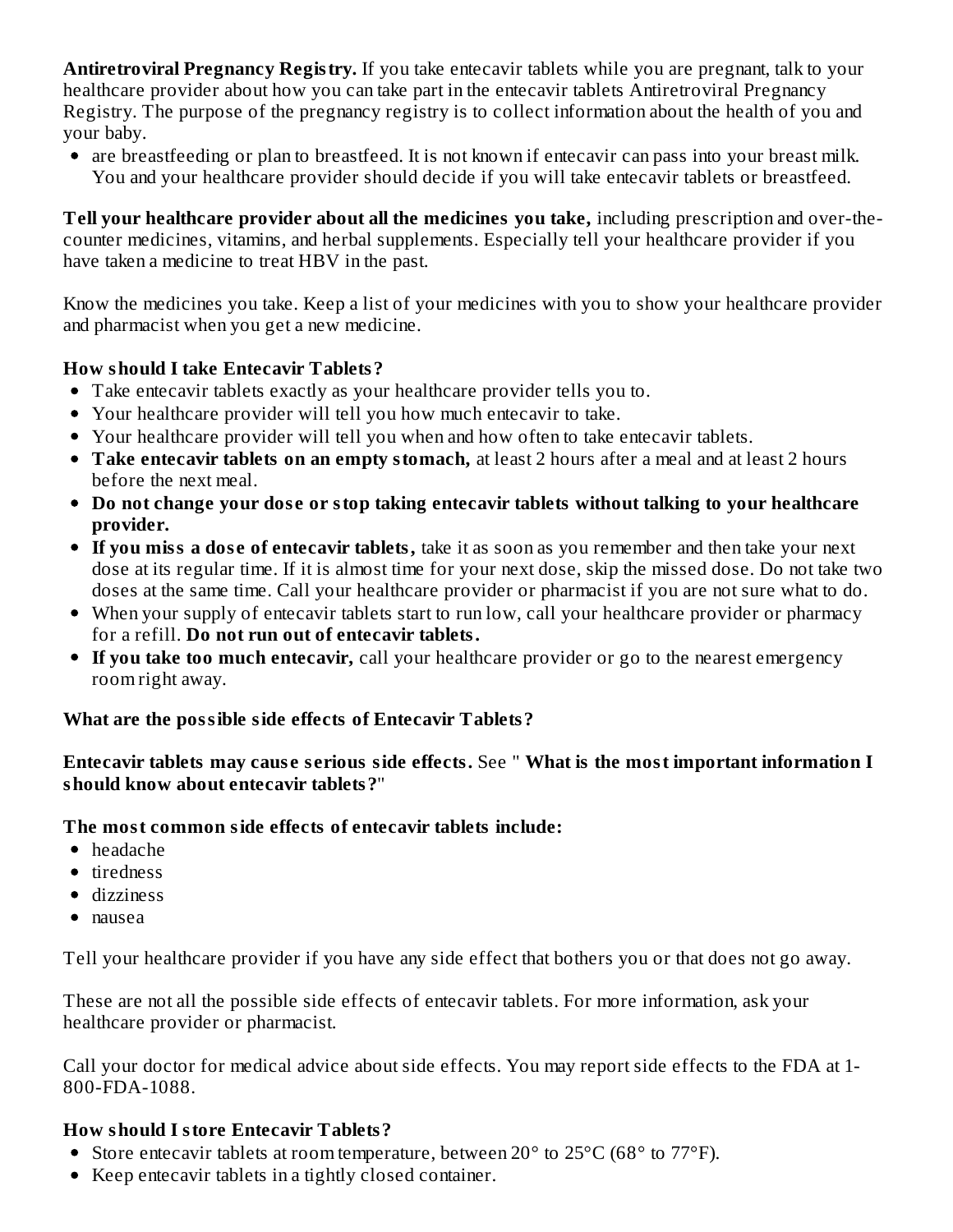- Protect from light.
- Safely throw away entecavir tablets that are out of date or no longer needed. Dispose of unused medicines through community take-back disposal programs when available or place entecavir tablets in an unrecognizable closed container in the household trash.

#### **Keep entecavir tablets and all medicines out of the reach of children.**

#### **General information about the safe and effective us e of Entecavir Tablets**

Entecavir tablets do not stop you from spreading the hepatitis B virus (HBV) to others by sex, sharing needles, or being exposed to your blood. Talk with your healthcare provider about safe sexual practices that protect your partner. Never share needles. Do not share personal items that can have blood or body fluids on them, like toothbrushes or razor blades. A shot (vaccine) is available to protect people at risk from becoming infected with HBV.

Medicines are sometimes prescribed for purposes other than those listed in a Patient Information leaflet. Do not use entecavir tablets for a condition for which it was not prescribed. Do not give entecavir tablets to other people, even if they have the same symptoms you have. They may harm them.

This Patient Information leaflet summarizes the most important information about entecavir tablets. If you would like more information, talk with your healthcare provider. You can ask your healthcare provider or pharmacist for information about entecavir tablets that is written for health professionals.

For more information call 1-888-374-2791.

#### **What are the ingredients in Entecavir Tablets?**

Active ingredient: Entecavir

Inactive ingredients in entecavir tablets USP: lactose monohydrate, microcrystalline cellulose, crospovidone, magnesium stearate.

Tablet film-coat: titanium dioxide, hypromellose, polyethylene glycol, iron oxide black (1 mg tablet only), and iron oxide red(1 mg tablet only).

This Patient Information has been approved by the U.S. Food and Drug Administration.

Manufactured by:

Visum Pharmaceutical Co., Ltd.

273-D, Nanhai Blvd., Haikou

Hainan 570311, China

Distributed by:

Epic Pharma, LLC

Laurelton, NY 11413

Revised: 03/2020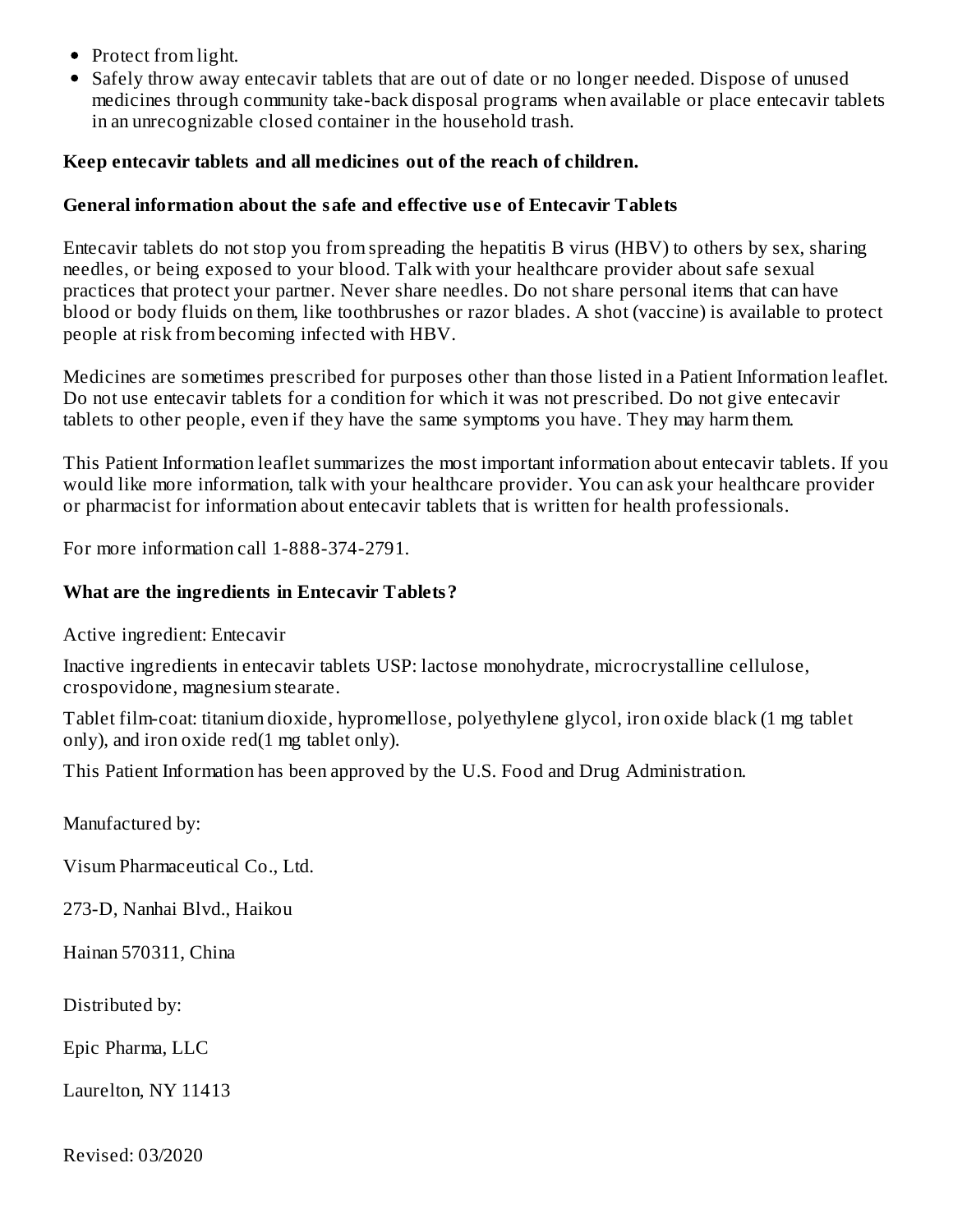### **PRINCIPAL DISPLAY PANEL - 0.5 mg Tablet Bottle Label**

Entecavir Tablets, USP 0.5 mg 30 Tablets



### **PRINCIPAL DISPLAY PANEL - 1 mg Tablet Bottle Label**

Entecavir Tablets, USP 1 mg 30 Tablets



| <b>ENTECAVIR</b><br>entecavir tablet   |                                                                               |                    |                          |               |          |
|----------------------------------------|-------------------------------------------------------------------------------|--------------------|--------------------------|---------------|----------|
| <b>Product Information</b>             |                                                                               |                    |                          |               |          |
| <b>Product Type</b>                    | HUMAN PRESCRIPTION DRUG                                                       | Item Code (Source) |                          | NDC:42806-658 |          |
| <b>Route of Administration</b>         | ORAL                                                                          |                    |                          |               |          |
| <b>Active Ingredient/Active Moiety</b> |                                                                               |                    |                          |               |          |
|                                        | <b>Ingredient Name</b>                                                        |                    | <b>Basis of Strength</b> |               | Strength |
|                                        | <b>ENTECAVIR</b> (UNII: 5968 Y6 H45M) (ENTECAVIR ANHYDROUS - UNII:NNU2O4609D) |                    | <b>ENTECAVIR</b>         |               | $0.5$ mg |
|                                        |                                                                               |                    |                          |               |          |
| <b>Inactive Ingredients</b>            |                                                                               |                    |                          |               |          |
|                                        | <b>Ingredient Name</b>                                                        |                    |                          |               | Strength |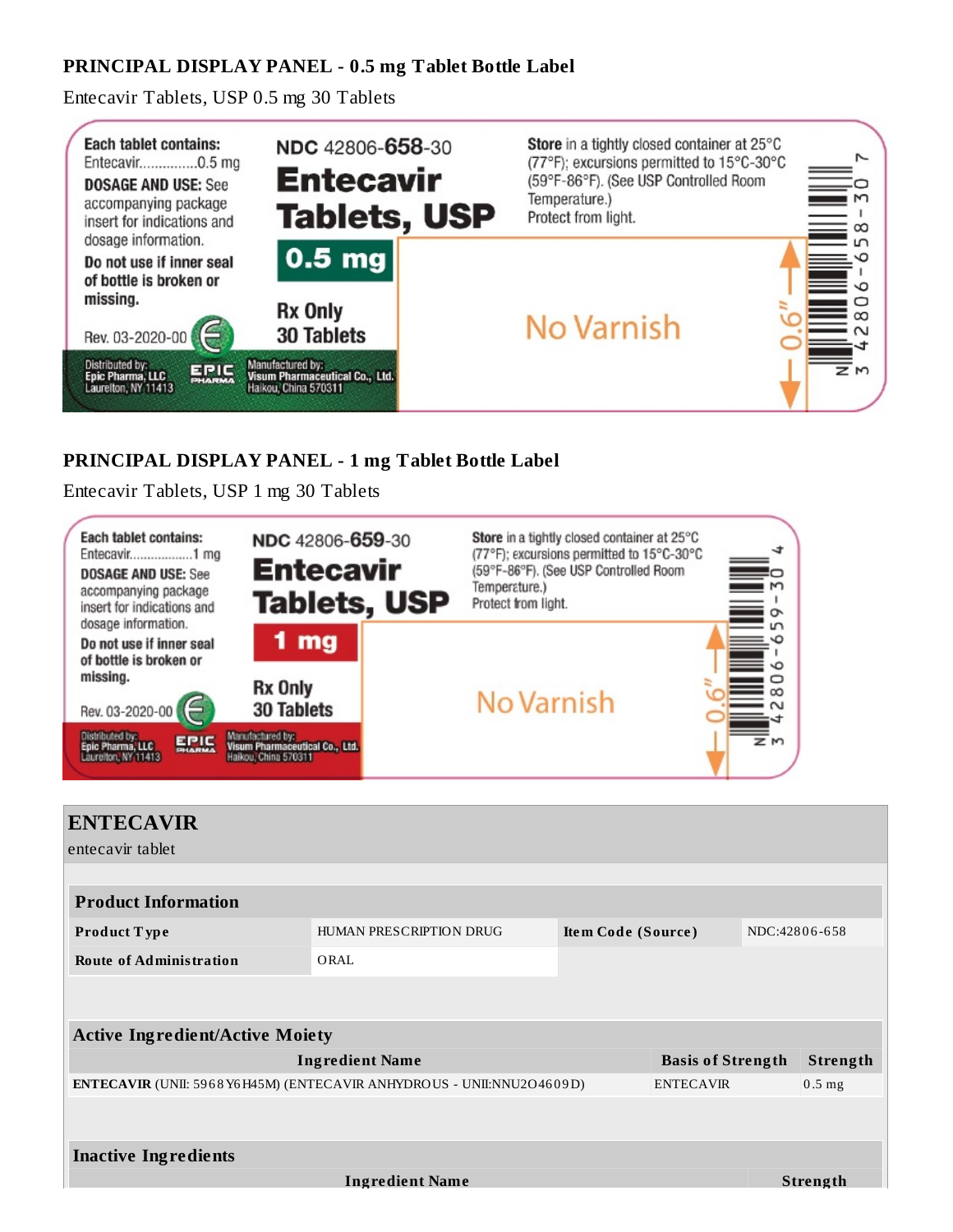| CROSPOVIDONE (UNII: 2S7830E561)                 |                                                    |                     |                                       |                                     |  |
|-------------------------------------------------|----------------------------------------------------|---------------------|---------------------------------------|-------------------------------------|--|
| HYPROMELLOSES (UNII: 3NXW29V3WO)                |                                                    |                     |                                       |                                     |  |
| LACTOSE MONOHYDRATE (UNII: EWQ57Q8I5X)          |                                                    |                     |                                       |                                     |  |
| MAGNESIUM STEARATE (UNII: 70097M6I30)           |                                                    |                     |                                       |                                     |  |
| MICRO CRYSTALLINE CELLULO SE (UNII: OP1R32D61U) |                                                    |                     |                                       |                                     |  |
| POLYETHYLENE GLYCOL (UNII: 3WJQ0SDW1A)          |                                                    |                     |                                       |                                     |  |
| TITANIUM DIO XIDE (UNII: 15FIX9 V2JP)           |                                                    |                     |                                       |                                     |  |
|                                                 |                                                    |                     |                                       |                                     |  |
| <b>Product Characteristics</b>                  |                                                    |                     |                                       |                                     |  |
| Color                                           | white                                              | <b>Score</b>        |                                       | no score                            |  |
| <b>Shape</b>                                    | <b>ROUND</b>                                       | <b>Size</b>         |                                       | 8mm                                 |  |
| Flavor                                          |                                                    | <b>Imprint Code</b> |                                       | BG;301                              |  |
| <b>Contains</b>                                 |                                                    |                     |                                       |                                     |  |
|                                                 |                                                    |                     |                                       |                                     |  |
|                                                 |                                                    |                     |                                       |                                     |  |
| Packaging                                       |                                                    |                     |                                       |                                     |  |
| <b>Item Code</b><br>#                           | <b>Package Description</b>                         |                     | <b>Marketing Start</b><br><b>Date</b> | <b>Marketing End</b><br><b>Date</b> |  |
| NDC:42806-658-<br>$\mathbf{1}$<br>Product<br>30 | 30 in 1 BOTTLE, PLASTIC; Type 0: Not a Combination |                     | 06/02/2020                            |                                     |  |
|                                                 |                                                    |                     |                                       |                                     |  |
|                                                 |                                                    |                     |                                       |                                     |  |
| <b>Marketing Information</b>                    |                                                    |                     |                                       |                                     |  |
| <b>Marketing Category</b>                       | <b>Application Number or Monograph Citation</b>    |                     | <b>Marketing Start Date</b>           | <b>Marketing End Date</b>           |  |
| <b>ANDA</b>                                     | ANDA212126                                         |                     | 06/02/2020                            |                                     |  |
|                                                 |                                                    |                     |                                       |                                     |  |
|                                                 |                                                    |                     |                                       |                                     |  |

| <b>ENTECAVIR</b>                                      |                                                                       |                    |                          |               |                   |
|-------------------------------------------------------|-----------------------------------------------------------------------|--------------------|--------------------------|---------------|-------------------|
| entecavir tablet                                      |                                                                       |                    |                          |               |                   |
|                                                       |                                                                       |                    |                          |               |                   |
| <b>Product Information</b>                            |                                                                       |                    |                          |               |                   |
| Product Type                                          | HUMAN PRESCRIPTION DRUG                                               | Item Code (Source) |                          | NDC:42806-659 |                   |
| <b>Route of Administration</b>                        | ORAL                                                                  |                    |                          |               |                   |
|                                                       |                                                                       |                    |                          |               |                   |
| <b>Active Ingredient/Active Moiety</b>                |                                                                       |                    |                          |               |                   |
|                                                       | <b>Ingredient Name</b>                                                |                    | <b>Basis of Strength</b> |               | Strength          |
|                                                       | ENTECAVIR (UNII: 5968 Y6H45M) (ENTECAVIR ANHYDROUS - UNII:NNU2O4609D) |                    | <b>ENTECAVIR</b>         |               | $1 \,\mathrm{mg}$ |
|                                                       |                                                                       |                    |                          |               |                   |
| <b>Inactive Ingredients</b>                           |                                                                       |                    |                          |               |                   |
|                                                       | <b>Ingredient Name</b>                                                |                    |                          |               | Strength          |
| CROSPOVIDONE (UNII: 2S7830E561)                       |                                                                       |                    |                          |               |                   |
| FERROSOFERRIC OXIDE (UNII: XM0 M8 7F357)              |                                                                       |                    |                          |               |                   |
| <b>HYPROMELLOSE 2910 (6 MPA.S) (UNII: 0WZ8WG20P6)</b> |                                                                       |                    |                          |               |                   |

**FERRIC OXIDE RED** (UNII: 1K0 9 F3G6 75)